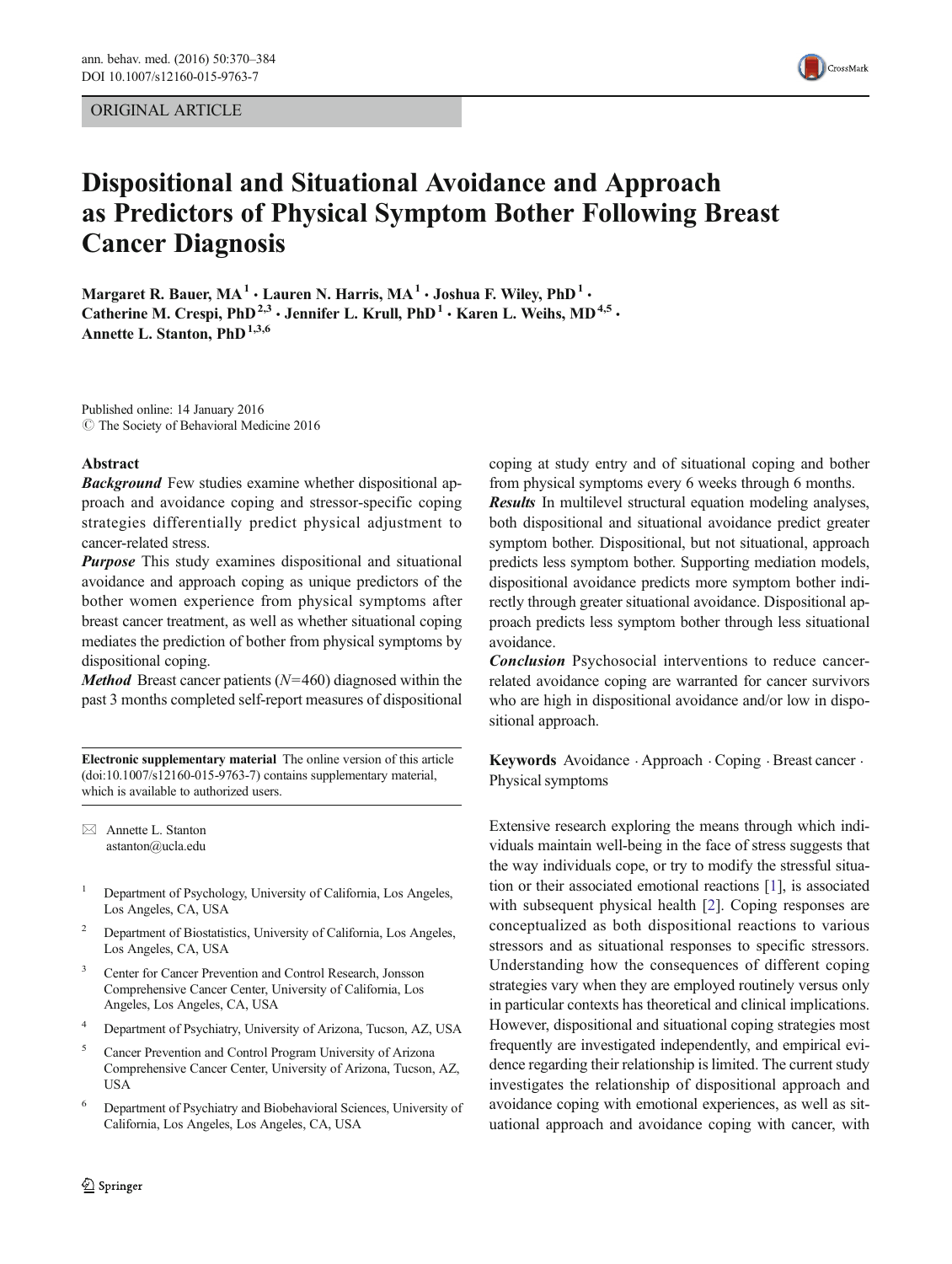bother from physical symptoms in the months following breast cancer diagnosis. Specifically, we examine the independent utility of dispositional and situational coping to predict bother from physical symptoms as well as the potential mediating role of situational coping in the relationship between dispositional coping and symptom bother.

## Dispositional and Situational Coping

Whereas situational coping is a transactional process in which individuals change their coping response to meet the demands of specific life stressors [\[1\]](#page-13-0), dispositional coping is conceptualized as habitual tendencies that shape the way individuals handle stress [\[3](#page-13-0)]. Intuitively, one might think that situational coping responses directly reflect dispositional coping styles. However, the small body of existing research suggests that the two constructs are related but not redundant [[4\]](#page-13-0). Dispositional coping measures demonstrate greater stability over time than situational assessments [\[5](#page-13-0)]. Furthermore, dispositional coping predicts similar situational coping reliably, but the magnitude of the relations is often low [\[6](#page-13-0)]. In a study of undergraduates [\[6\]](#page-13-0), dispositional coping styles were related to situational coping at approximately  $r=0.30$ . In its association with concurrent psychological distress, dispositional distancingavoidance explained 25 % of the variance and situational distancing-avoidance explained an additional 6 % [[4](#page-13-0)].

Moos and Holahan [[7\]](#page-13-0) developed a model that illustrates how dispositional and situational coping might work together to influence well-being. In this model, stable personal attributes (e.g., problem-solving styles) and stable environmental factors (e.g., chronic life stressors) impact physical and mental health directly and indirectly through situational coping. Thus, situational coping is theorized to mediate the relationship between dispositional coping and adjustment. Past research indicates that several dispositional variables, including self-esteem, mastery, and optimism, serve as antecedents to situational coping for a variety of stressors [\[8](#page-13-0)]. Regarding women with breast cancer, Carver et al. [[9](#page-13-0)] found that the relationship between high dispositional optimism and low later distress was mediated by greater use of coping through acceptance and less use of coping through denial and behavioral disengagement. However, few studies to our knowledge have examined whether other dispositional variables predict situational coping, which could in turn mediate the relationship between dispositional coping tendencies and adjustment.

# Avoidance and Approach Coping

Researchers often organize specific coping strategies into higher-order classifications [\[10](#page-13-0)]. An approach/avoidance classification is supported by factor analysis of published

instruments to assess coping [[11](#page-13-0)] and corresponds to more general approach and avoidance motivational systems that underlie behavior [[12](#page-13-0)]. Avoidant coping involves cognitive or behavioral efforts to avoid stressor-related thoughts or feelings (e.g., withdrawal and denial). Approach-oriented coping involves efforts to accept, manage, and/or confront the stressor or associated emotional responses (e.g., seeking social support, problem solving, and positive reappraisal).

Avoidance typically predicts maladjustment under chronically stressful conditions [\[10,](#page-13-0) [13](#page-13-0), [14\]](#page-13-0) and, more specifically, in breast cancer patients [\[15,](#page-13-0) [16](#page-13-0)]. Research suggests that avoidance of thoughts and emotions paradoxically increases negative thoughts and results in psychological distress [[17](#page-13-0)]. In the context of breast cancer, coping through avoidance prior to biopsy is associated with negative mood after cancer diagnosis and surgery [[18\]](#page-13-0). Similarly, coping with breast cancer through avoidance is associated with increased psychological distress throughout the 12 months following surgery [[9](#page-13-0)]. Additionally, individuals who report engaging in avoidance-oriented coping also are more likely to avoid talking to others about their cancer [\[19\]](#page-13-0), avoid seeking information about their cancer, delay seeking medical consultation for cancer symptoms [\[20\]](#page-13-0), and be more passive in medical decision-making [\[21\]](#page-13-0), all of which could impact physical health-related adjustment negatively. In other diseases, avoidance of disease-related thoughts and feelings also is associated with poor medication adherence [\[22,](#page-13-0) [23\]](#page-13-0).

Conversely, approach-oriented coping often predicts positive psychological and physical adjustment to stressors [\[24](#page-13-0)–[26](#page-13-0)]. In breast cancer survivors, coping through emotional approach (i.e., expressing and processing cancer-related emotions) predicted increased vigor, fewer medical visits, and improved perceived health status and distress 3 months later [\[27\]](#page-13-0). In another study, women with breast cancer who reported an approach-oriented coping style reported fewer psychological and physical side effects than women who coped through avoidance [\[28](#page-13-0)]. Additionally, individuals who endorse high levels of approach-oriented coping strategies take a more active role in medical decision-making [[21](#page-13-0)], seek more information about their cancer [\[29\]](#page-13-0), and have shorter time intervals between symptom recognition and help-seeking [\[30\]](#page-13-0), which could predict better physical health-related adjustment to breast cancer.

## Breast Cancer and Physical Symptom Bother

The period following cancer diagnosis typically involves onerous medical treatment, disruptions to daily life, and negative emotional and physical sequelae [[31](#page-13-0)]. Estimates suggest that over 40 % of cancer patients report experiencing multiple symptoms when undergoing active treatment [[32](#page-13-0)]. Breast cancer treatments are associated with decreases in physical functioning and increases in several physical symptoms, including musculoskeletal pain, fatigue, and weight problems [\[33](#page-13-0)–[35\]](#page-13-0).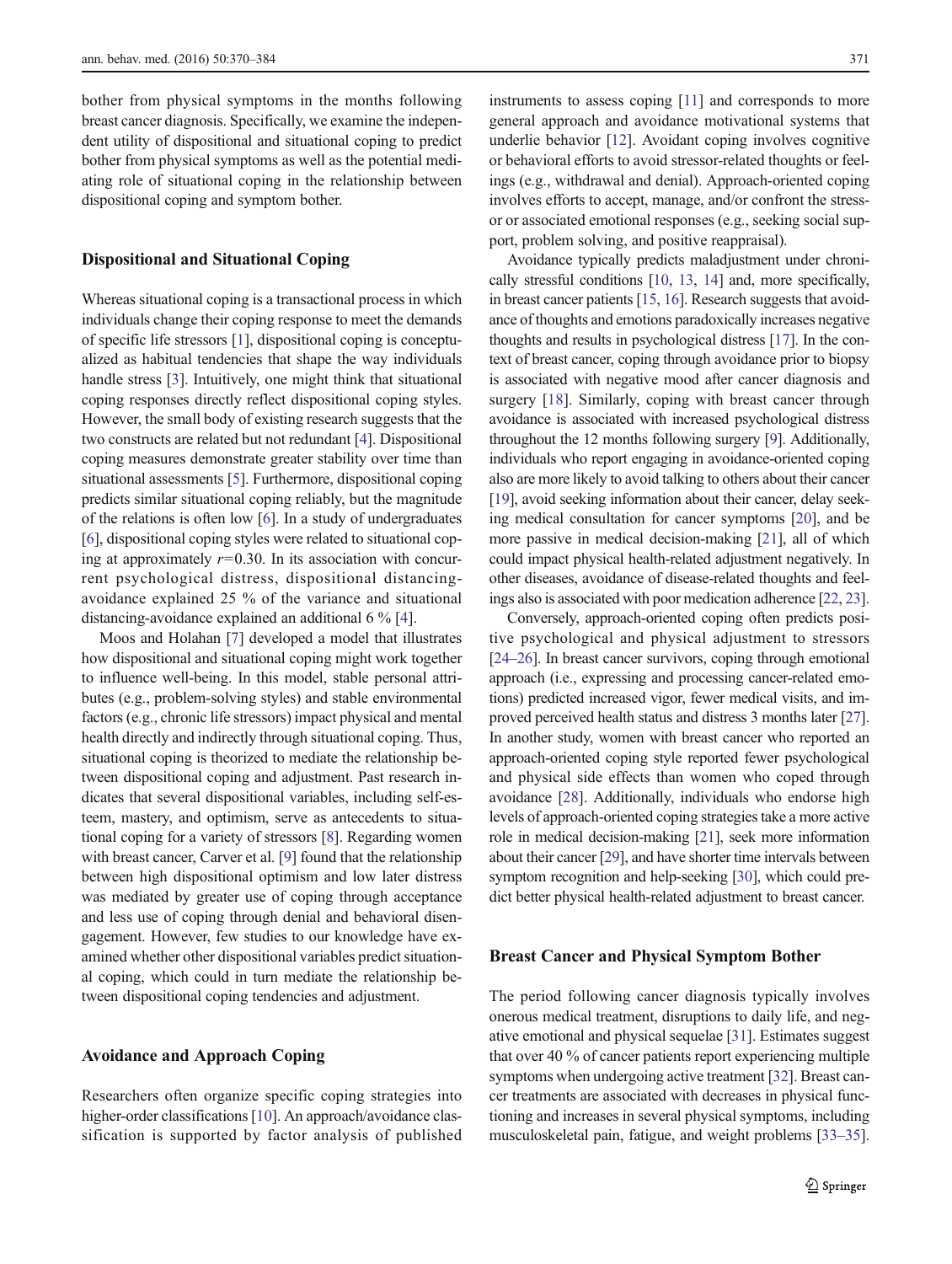Such physical symptoms can persist for years after diagnosis (see [\[36\]](#page-13-0) for a review). In women with breast cancer, 35 % report greater than average fatigue 1–5 years after diagnosis [\[37\]](#page-13-0), 63 % of women experience persistent pain after surgical treatment [\[38](#page-13-0)], and 30–100 % of breast cancer survivors experience sexual complaints [[39\]](#page-13-0). Distressing physical symptoms are associated with patients' quality of life, adherence to medical treatments, functional abilities, and mood [\[32\]](#page-13-0).

Understanding how dispositional and situational coping relate to bother from physical symptoms in the early months following breast cancer diagnosis is required to develop better-targeted interventions that will improve patients' health and well-being. Beyond understanding how both dispositional and situational coping relate to bother from physical symptoms directly, it is important to determine whether situational coping is a mechanism through which dispositional coping influences symptom bother. Situational coping strategies may be more amenable to change through intervention, and by specifying who is most likely to employ maladaptive versus adaptive coping strategies, we can target interventions to at-risk individuals.

The current study examines two different models of the relationship between situational and dispositional coping in predicting breast cancer treatment-related bother from physical symptoms. First, a main effect model will be examined. It is hypothesized that both situational and dispositional avoidance coping will be associated independently with greater physical symptom bother. Additionally, it is hypothesized that both dispositional and situational approach coping will be associated with less physical symptom bother independently. Second, a mediation model will be tested. It is hypothesized that dispositional avoidance will be indirectly related to physical symptom bother through increased situational avoidance coping and decreased situational approach coping. Similarly, it is hypothesized that dispositional approach will be indirectly related to physical symptom bother through increased situational approach coping and decreased situational avoidance coping.

# Method

## **Participants**

Women ( $N=460$ ) recently diagnosed with stages I–IV breast cancer were recruited within 3 months of diagnosis to participate in a larger study examining predictors of depression and other outcomes during the year following breast cancer diagnosis. The present study reports on the first five assessments (study entry through 6 months) from that ongoing observational longitudinal study [\[36](#page-13-0)]. As displayed in Table [1,](#page-3-0) on average, participants were 56 years old and 68 % were non-Latina white, whereas 19 % were Latina. Half were employed.

## Procedures

Women were recruited from three oncology clinics in the greater Los Angeles area and one clinic at the University of Arizona Cancer Center. Interested women were identified through presentation of the study (within scheduling constraints) to consecutive newly diagnosed or newly recurrent breast cancer patients by clinic or research staff and, with verbal consent, contacted by study personnel to learn more about the study. Participants must have had a new or recurrent diagnosis of invasive breast cancer, enrolled in the study within the 3 months after their cancer diagnosis, and completed assessments in English. Any standard medical treatment for cancer was allowed (i.e., surgery, chemotherapy, radiotherapy, neoadjuvant chemotherapy, and endocrine therapy), and any additional medication was permitted. Exclusion criteria included current or past bipolar disorder, schizophrenia, schizoaffective disorder, current suicidality, younger than 21 years of age, no English literacy, or a cognitive disorder (e.g., dementia). Eligible participants were scheduled for an in-person study entry assessment within 3 months of their diagnosis and a follow-up telephone assessment every 6 weeks for 6 months (i.e., four 6-week follow-up assessments; two later follow-up assessments are not examined here).

# Study Entry Assessment

Study procedures were approved by the University of California, Los Angeles, and University of Arizona institutional review boards. The study entry session, lasting approximately 3 h, was completed in a private room at the treating oncology center or at women's homes. Trained postbaccalaureate-level members of the research team conducted the session. After giving informed consent, participants completed the measures described below and other measures not included in the current report. Women began by completing self-report measures in interview format but were given the option of completing the rest of the questionnaires independently on the computer with the interviewer present.

## Six-Week Assessments

Every 6 weeks for 6 months after the study entry assessment, participants completed a follow-up phone assessment of physical and psychological health. Phone calls lasted approximately 30 min. Of the women who completed the study entry assessment ( $N=460$ ), 428 (93 %) completed the week 6 assessment, 420 (91 %) completed the week 12 assessment, 411 (89 %) completed the week 18 assessment, and 411 (89 %) completed the week 24 assessment. Participants were able to rejoin the study at later time points if they missed a previous assessment. Overall attrition was low for a longitudinal study. Twelve women (3 %) dropped out or were lost to follow-up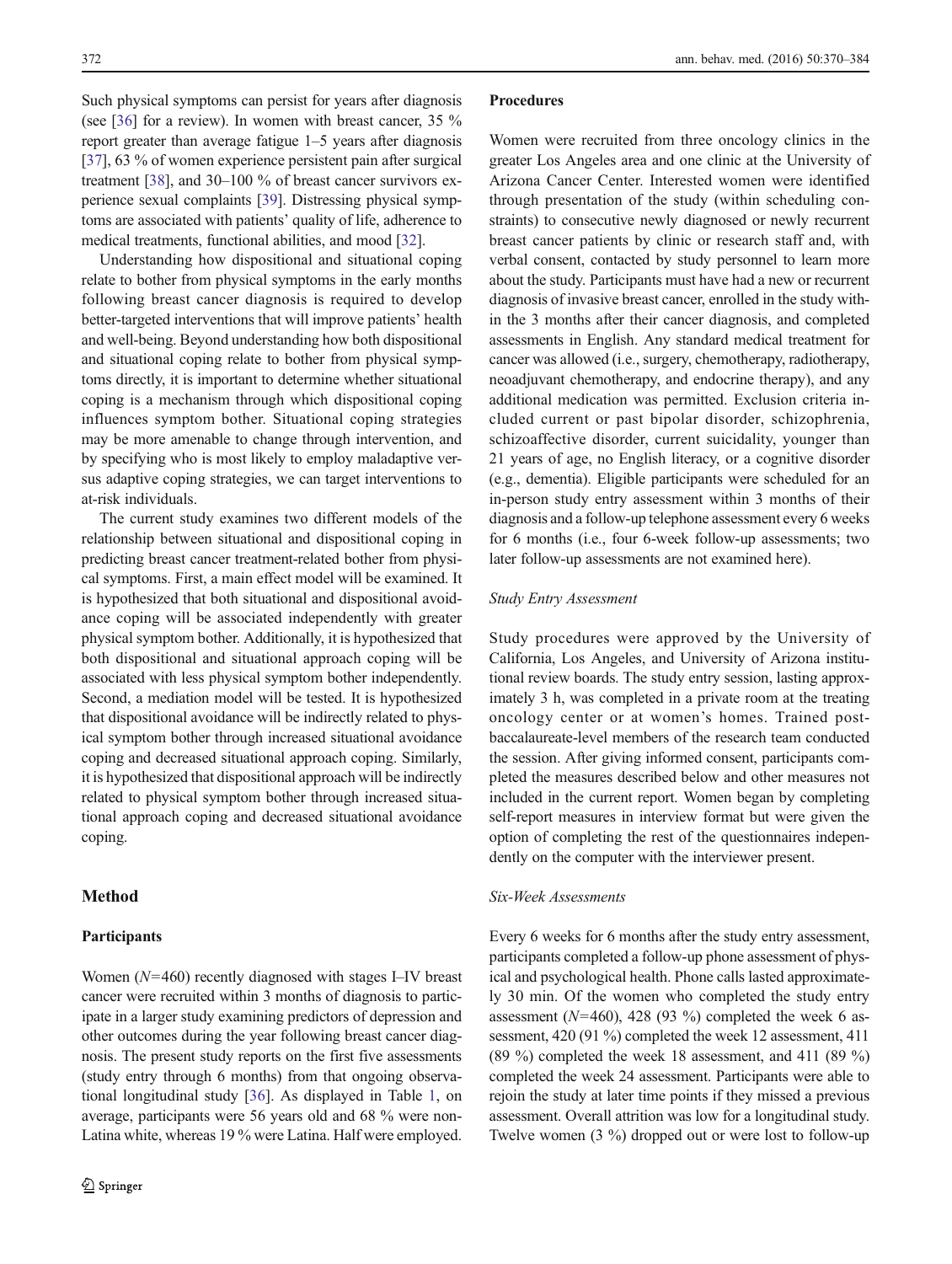# <span id="page-3-0"></span>**Table 1** Sample characteristics and demographics  $(N=460)$

|                                              | Study entry<br>$M(SD)/N$ (%) | 6-Week<br>$N(\%)$ | 12-Week<br>N(% | 18-Week<br>N(% | 24-Week<br>$N(\%)$ |
|----------------------------------------------|------------------------------|-------------------|----------------|----------------|--------------------|
| Sample characteristics                       |                              |                   |                |                |                    |
| Age                                          | 56.35 (12.61)                |                   |                |                |                    |
| Ethnicity                                    |                              |                   |                |                |                    |
| Asian                                        | 24 (5.20)                    |                   |                |                |                    |
| White/European American                      | 311 (67.60)                  |                   |                |                |                    |
| Latina                                       | 89 (19.30)                   |                   |                |                |                    |
| Black/African American                       | 10(2.20)                     |                   |                |                |                    |
| Multiracial                                  | 8(1.7)                       |                   |                |                |                    |
| Other                                        | 18(4.0)                      |                   |                |                |                    |
| Income                                       |                              |                   |                |                |                    |
| Less than \$50,000                           | 124 (28.50)                  |                   |                |                |                    |
| \$50,000-\$74,999                            | 97 (22.30)                   |                   |                |                |                    |
| \$75,000-\$100,000                           | 57(13.10)                    |                   |                |                |                    |
| More than \$100,000                          | 157(36.10)                   |                   |                |                |                    |
| Employment                                   |                              |                   |                |                |                    |
| Employed                                     | 236 (52.10)                  |                   |                |                |                    |
| Not employed                                 | 83 (18.30)                   |                   |                |                |                    |
| Retired                                      | 134 (29.60)                  |                   |                |                |                    |
| Education                                    |                              |                   |                |                |                    |
| High school or less                          | 114(23.10)                   |                   |                |                |                    |
| 2-year college                               | 91 (20.00)                   |                   |                |                |                    |
| 4-year college                               | 164(36.10)                   |                   |                |                |                    |
| <b>Advanced Degree</b>                       | 85 (18.80)                   |                   |                |                |                    |
| Relationship status                          |                              |                   |                |                |                    |
| Significant other                            | 317 (69.70)                  |                   |                |                |                    |
| No significant other                         | 138 (30.30)                  |                   |                |                |                    |
| Study site                                   |                              |                   |                |                |                    |
| Arizona                                      | 163(35.4)                    |                   |                |                |                    |
| Los Angeles                                  | 297 (64.6)                   |                   |                |                |                    |
| Physical comorbidities                       | 1.85(1.88)                   |                   |                |                |                    |
| Months since diagnosis                       | 2.13(0.81)                   | 3.79(1.01)        | 5.21(1.14)     | 6.54(1.03)     | 7.99(1.01)         |
| Stage                                        |                              |                   |                |                |                    |
| 1                                            | 197 (43.80)                  |                   |                |                |                    |
| 2                                            | 176 (39.10)                  |                   |                |                |                    |
| 3                                            | 52 (11.60)                   |                   |                |                |                    |
| 4                                            | 25(5.60)                     |                   |                |                |                    |
| Chemotherapy in the past 6 weeks             | 183 (41.7)                   | 167(42.3)         | 110 (28.4)     | 53 (13.8)      | 27(7.0)            |
| Surgery in the past 6 weeks                  | 270 (59.6)                   | 57(14.4)          | 43(11.1)       | 59 (15.4)      | 48 (12.5)          |
| Taking estrogen antagonist                   | 30(6.6)                      | 45(11.5)          | 53(13.8)       | 67(17.5)       | 85(22.1)           |
| Taking aromatase inhibitor                   | 37(8.0)                      | 64(16.3)          | 71 (18.4)      | 75 (19.6)      | 79 (20.6)          |
| Radiation therapy in the past 6 weeks        | 31(7.0)                      | 35(8.9)           | 19(4.5)        | 44 (11.5)      | 39(10.1)           |
| Herceptin use in the past 6 weeks            | 72 (15.9)                    | 75 (19.1)         | 80 (20.7)      | 82 (21.4)      | 79 (20.5)          |
| Completed last treatment in the last 6 weeks | 112(24.5)                    | 54 (11.8)         | 48 (10.5)      | 75 (16.4)      | 168 (36.8)         |

between study entry and the 6-week assessment, 4 (1 %) between 6 and 12 weeks, 8 (2 %) between 12 and 18 weeks, and 5 (1 %) between 18 and 24 weeks. Binary logistic regression analyses revealed that study entry values of the dependent and predictor variables investigated in the present study did not predict later dropout  $(p>0.05)$ . Complete information on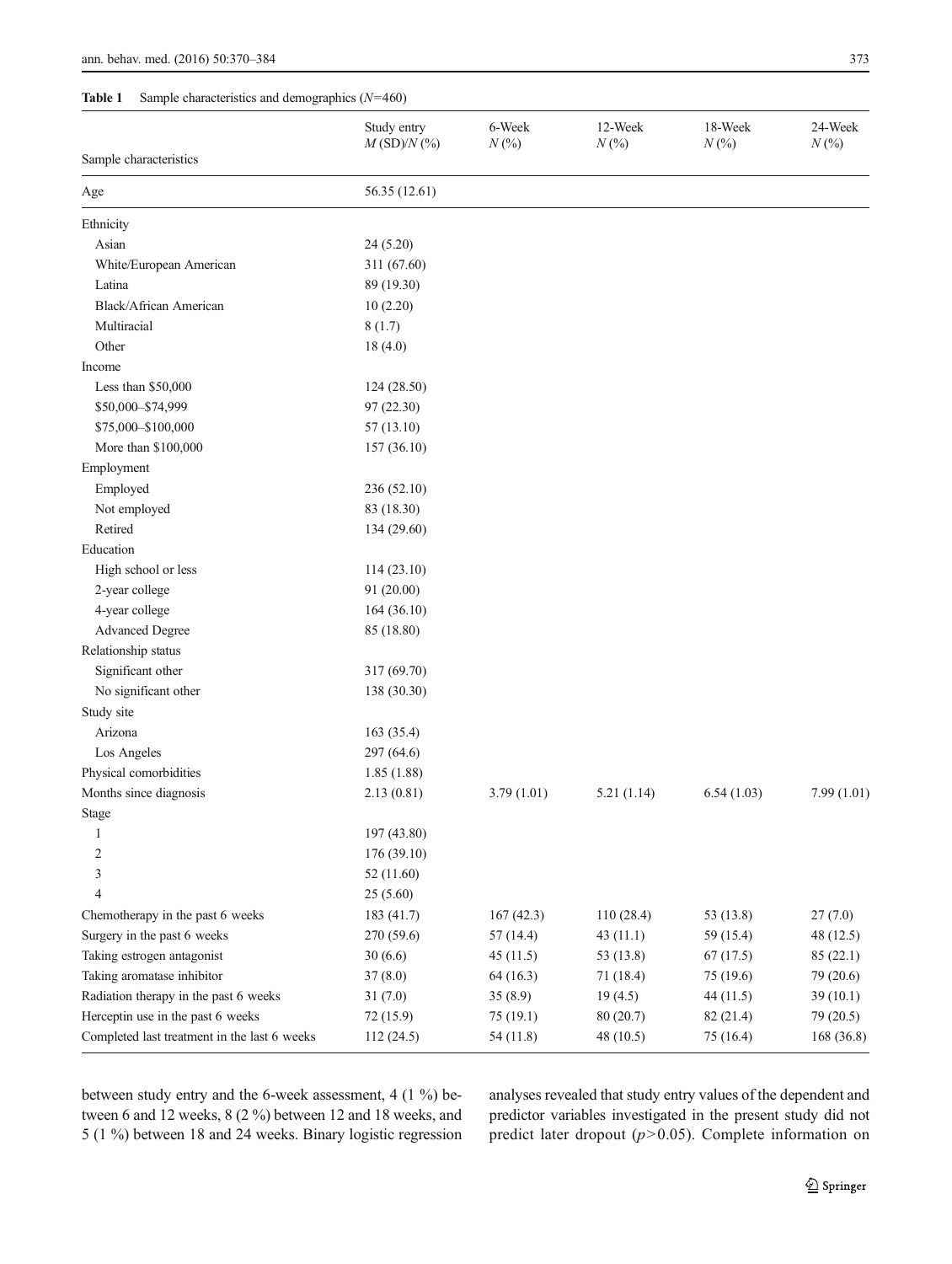enrollment and attrition can be found in the parent study publication [[40](#page-13-0)]. Women received \$60 compensation for inperson assessments and \$30 for phone assessments.

## **Measures**

## Dispositional Avoidance and Approach of Emotions

# Avoidance

Dispositional avoidance (DispAVOID) was assessed using the six-item non-acceptance of emotion subscale of the Difficulties in Emotion Regulation Scale [\[41](#page-13-0)] completed at study entry. Scores range from 6 to 30 with higher total scores indicating greater tendency to reject negative emotions (e.g., "When I am upset, I feel guilty for feeling that way"). Participants rated how much they experience each item on a five-point Likert scale  $(1=almost never [0-10 \%]$  and  $5=almost$ always [91–100 %]). The non-acceptance of emotion subscale has high internal consistency ( $\alpha$ =0.85) as well as adequate construct validity as demonstrated by positive correlations with experiential avoidance  $(r=0.39)$  and negative correlations with emotional expressivity  $(r=-0.14)$  and expectancy for negative mood (r=−0.42) [\[41\]](#page-13-0). The non-acceptance of emotion scale evidences adequate 4–8-week test-retest reli- ability ( $\rho_I$ =0.69; [\[41](#page-13-0)]). Internal consistency in this sample was  $\alpha$ =0.91.

## Approach

Dispositional approach (DispAPPROACH) was assessed using five items from the emotional acceptance subscale of the Control of Feelings Scale [\[42,](#page-13-0) [43](#page-13-0)] completed at study entry. Items were averaged. Scores range from 0 to 100, with higher scores indicating greater acceptance of emotion (e.g., "I naturally and easily attend to my feelings"). Participants responded in increments of 10 from  $0$ =not at all like me to  $100$ =exactly like me. The scale has strong test-retest reliability with average product-moment correlations of 0.87 [\[43\]](#page-13-0). Internal consistency in this sample was  $\alpha$ =0.91.

## Situational Avoidance and Approach Coping

## Avoidance

Situational avoidance coping (SitAVOID) was assessed using 12 items from three COPE Inventory (COPE) [\[5](#page-13-0)] subscales (mental disengagement, behavioral disengagement, and denial) completed at each assessment, which have been used in previous studies (e.g., [\[27](#page-13-0), [44\]](#page-14-0)) to create a psychometrically sound measure of avoidance coping. Items were anchored to the experience of breast cancer. Participants rated how often they engaged in each item in the past 4 weeks on a four-point Likert scale from  $1 = Ido$  not do this at all to  $4 = Ido$  this a lot. Sample items include "I turn to work or other substitute activities to take my mind off things" (mental disengagement), "I admit to myself that I cannot deal with it, and quit trying" (behavioral disengagement), and "I pretend that it has not really happened" (denial). Items were averaged across the three subscales. Scores range from 1 to 4, with higher scores indicating greater avoidance of cancer-related thoughts and feelings. Past research indicates that the correlations between situational coping strategies are low to moderate over 1 week  $(r<sub>tt</sub>=0.27-0.70)$ , with an average correlation across subscales of  $r_{tt}$ =0.47 for both avoidance and approach strategies [[6\]](#page-13-0). Additionally, avoidance subscales of the COPE have evidenced construct validity, as demonstrated by positive correlations with anxiety ( $r \ge 0.21$ ) [\[5](#page-13-0)], for example. Across the five assessments in this study, internal consistency reliability was acceptable, with  $\alpha$ s ranging from 0.73 to 0.78.

# Approach

Situational approach coping (SitAPPROACH) was assessed using 24 items from six COPE [[5](#page-13-0)] and Emotional Approach Coping (EAC) subscales [[45](#page-14-0)] (COPE=problem-focused coping, acceptance, social support, and positive reinterpretation and EAC=emotional expression and emotional processing) completed at each assessment. Items were anchored to participants' experience of breast cancer. Participants rated how often they engaged in each item in the past 4 weeks on a four-point Likert scale from  $1=I$  do not do this at all to  $4=I$  do this a lot. Sample items include "I think hard about what steps to take" (problem-focused), "I accept the reality of the fact that it happened" (acceptance), "I try to get advice from someone about what to do" (social support), "I take time to express my emotions" (emotional expression), "I delve into my feelings to get a thorough understanding of them" (emotional processing), and "I look for something good in what is happening" (positive reinterpretation). Items were averaged across the six subscales. Scores range from 1 to 4, with higher scores indicating greater approach of the cancer experience. Approach subscales of the COPE and EAC have evidenced construct validity, as demonstrated by modest positive correlations with optimism  $(r=0.10-$ 0.41) [[5\]](#page-13-0), for example. Across the five assessments, internal consistency reliability ranged from  $\alpha$ =0.91 to 0.94.

#### Physical Symptom Bother

#### Breast Cancer Prevention Trial Symptom Scales

This 25-item self-report questionnaire evaluates physical symptom bother from common side effects of breast cancer treatment (e.g., surgery, chemotherapy, endocrine therapy, and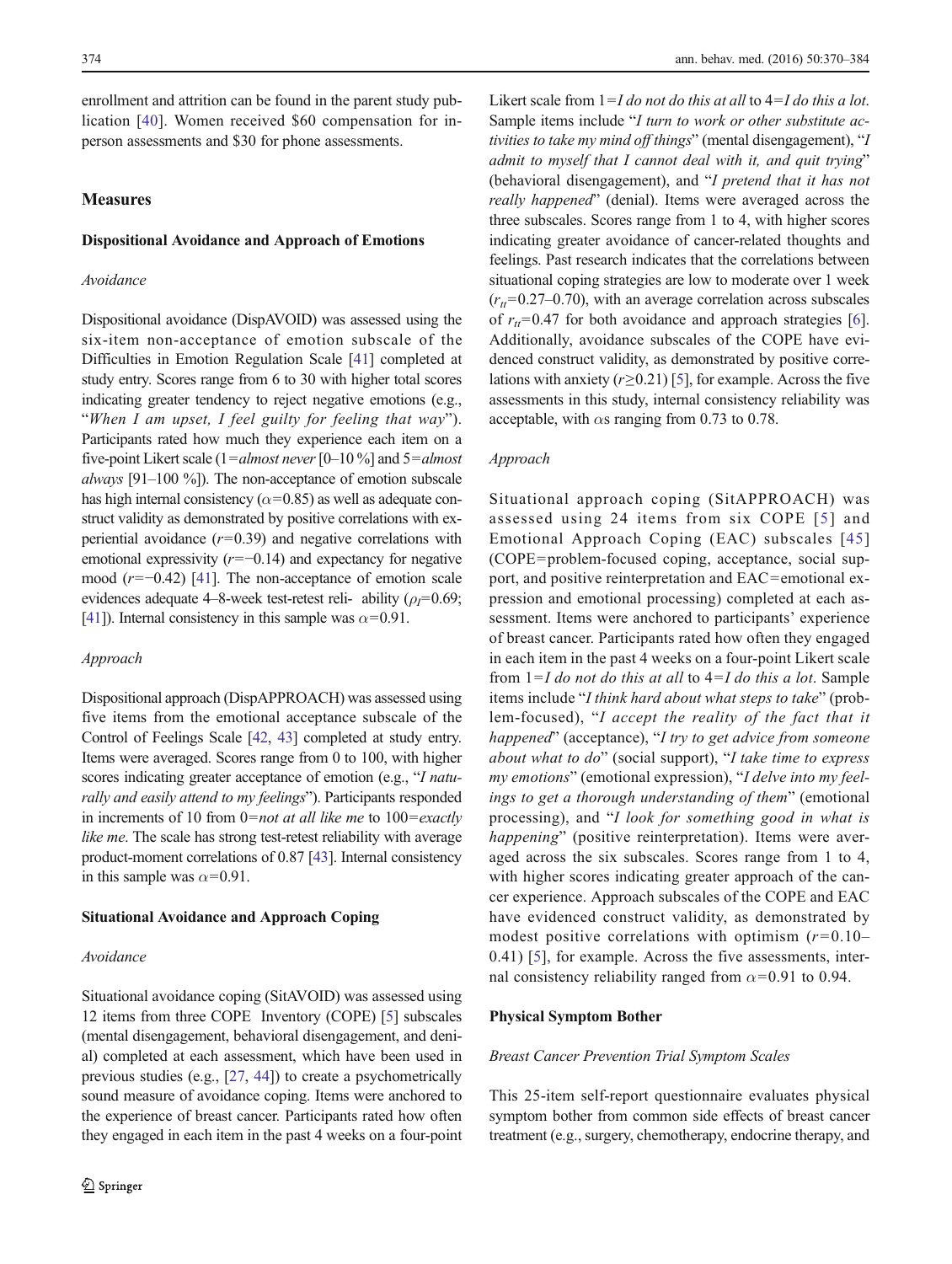radiotherapy). Because the prevalence and impact of fatigue and problems with sexual functioning are notable [[31](#page-13-0), [37\]](#page-13-0), the scale was expanded to include four items that assess bother from fatigue and sexual functioning. The Breast Cancer Prevention Trial (BCPT) Symptom Scales [[46,](#page-14-0) [47\]](#page-14-0) was completed at each assessment point. Each item is a different physical symptom (e.g., hot flashes, nausea, bladder control, vaginal dryness, general aches and pains, forgetfulness, weight gain, lymphedema, and tiredness), and participants are asked to rate how much they were bothered by each symptom over the past 4 weeks on a five-point Likert scale ranging from  $0=$ not at all to 4=extremely. Items were averaged. Scores range from 0 to 4, with higher scores indicating greater symptom bother. The BCPT has evidence of discriminant validity, as demonstrated by modest negative correlations with healthrelated quality of life [\[47](#page-14-0), [48\]](#page-14-0). Although the total BCPT score was correlated with depressive symptoms  $(r=0.43)$ , when dismantling the overall scale, only one of eight subscales (i.e., cognitive symptoms) was significantly correlated with depression  $(r=0.46)$ . This suggests the BCPT captures unique information about symptom bother related to breast cancer treatment [\[48\]](#page-14-0). Internal consistency for the total scale in this sample ranged from  $\alpha$ =0.82 to 0.85 across study assessments.

## Demographic Information

## Demographic and cancer-related variables

Demographic information (i.e., age, marital status, education, employment, ethnicity, income, subjective social status (obtained via SES ladder; [[49\]](#page-14-0)), recruitment site, menopausal status, body mass index, and number of physical comorbidities) was self-reported at study entry. Cancer-related variables (i.e., number of weeks since diagnosis, chemotherapy, endocrine therapy, surgery, radiation therapy, herceptin use, and study assessment at which last medical treatment occurred [coded 1–5 for at which of the five assessments their last treatment occurred]) were obtained through self-report at study entry and each follow-up assessment. Cancer stage was obtained via medical chart review at study entry and was filled in by self-report when the chart was unavailable.

## Data Analysis

First, to characterize the sample, means and standard deviations were calculated for all study variables. Next, to assess the relationships between predictors (i.e., DispAVOID, DispAPPROACH, SitAVOID, and SitAPPROACH) and the dependent variable (i.e., BCPT) over each study assessment, Pearson's correlation coefficients between predictors and the outcome were calculated.

Because the data were hierarchical with five repeated study assessments nested within participants, multilevel structural equation modeling (MSEM; [\[50,](#page-14-0) [51\]](#page-14-0)) was conducted using Mplus version 7.3. Two-tailed significance tests were used throughout, and a  $p<0.05$  was considered statistically significant. MSEM allows the testing of the effects of time-varying and time-invariant (i.e., measured at one time point) predictors on a time-varying outcome. A two-level model with repeated measures (level 1) nested within individuals (level 2) was used. The dependent variable (i.e., BCPT) and situational coping measures (i.e., SitAVOID and SitAPPROACH) were assessed every 6 weeks and analyzed as level 1 variables. Given their assumed stable nature, dispositional measures (i.e., DispAVOID and DispAPPROACH) were assessed at study entry and analyzed as level 2 predictors. In addition to the usual linear regression parameters, MSEM can have a random intercept, capturing the variability between participants in starting points (in the present study, individual differences in study entry physical symptom bother) and random linear and quadratic terms (e.g., variability between participants in the linear and quadratic trajectory of physical symptom bother). Time was centered around the average number of months since diagnosis at study entry  $(M=2.13; SD=0.81)$ , situational coping scales were centered around their respective overall grand mean, and the dispositional coping scales were standardized to produce more interpretable betas. Models were estimated with full information maximum likelihood [\[52\]](#page-14-0), which incorporates cases with missing data on predictors. There was fairly minimal missingness on major study predictors, ranging from 2 to 17 % across study time points. Power analyses using an  $n_{\text{effective}}$  technique [\[53](#page-14-0)] indicate that our sample of 460 women provides a high level of power (power≥0.90) to detect a small effect ( $R^2$ =0.02) of a level 2 predictor. Because level 1 predictors are repeatedly measured, power for models containing level 1 predictors will be even higher to detect similarly sized effects.

Models without predictors or covariates were fitted to determine the overall symptom trajectories of the BCPT Symptom Scales. Additionally, likelihood ratio tests [\[54](#page-14-0)] were conducted to test random intercept, linear, and quadratic terms; all significant variance components, as well as covariances between them, were retained in all models.

A combined theoretical and empirical approach was used to determine covariates for inclusion in the final model. First, a set of covariates was selected for their theoretical relationship with the dependent variable, physical symptom bother. Then, multilevel structural equation modeling was used to examine the relations of demographic and cancer-related variables on the trajectory of physical symptom bother over time. Only variables that evidenced a statistically significant relationship with physical symptom bother were retained as covariates in the final model. The following variables were analyzed as potential covariates: chemotherapy, endocrine therapy, surgery, radiation therapy, herceptin use, cancer stage, perceived social status, income, education, employment, age, body mass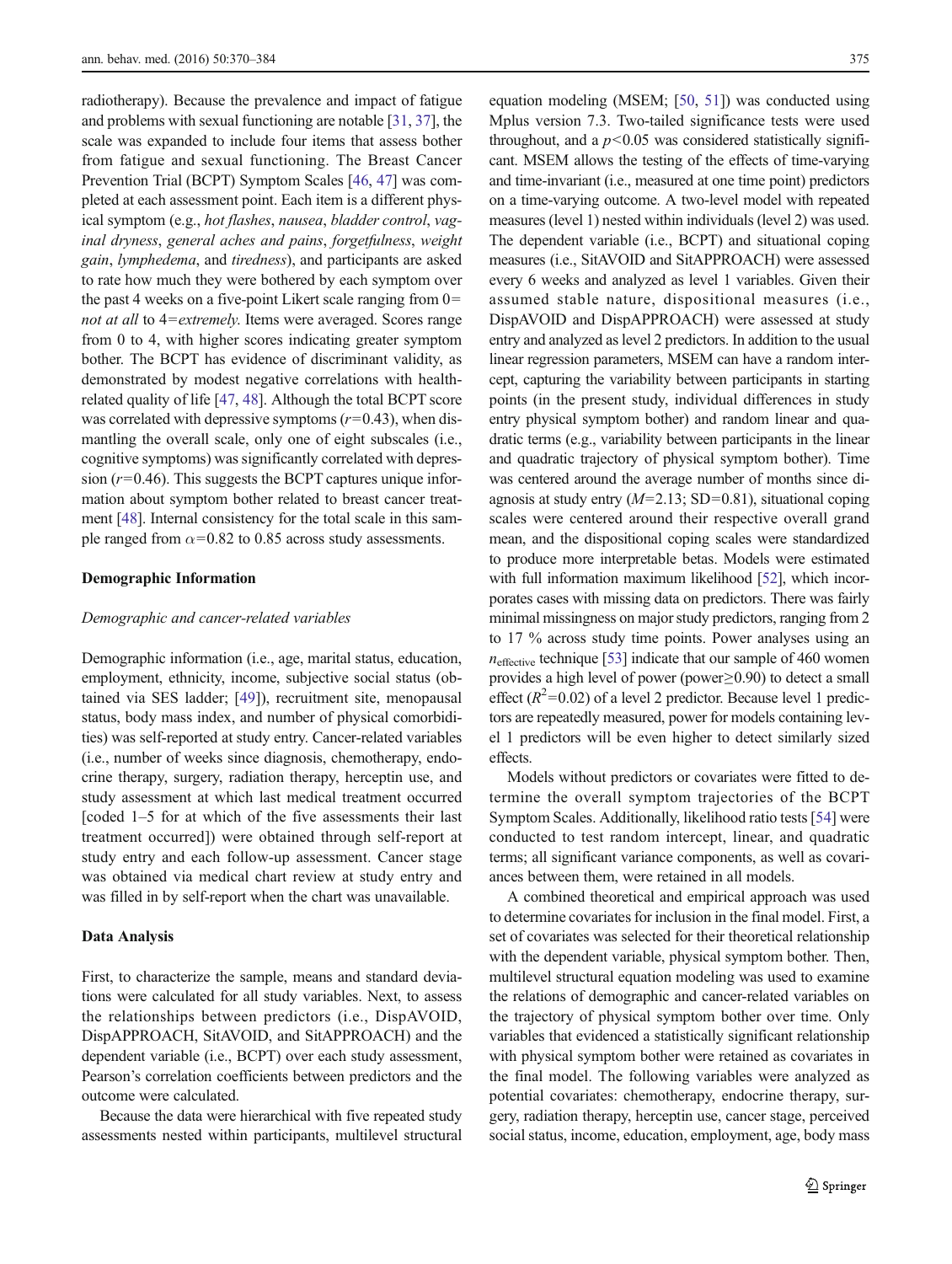index, race, marital status, recruitment site, physical comorbidities, and at which study assessment women underwent their last medical treatment. Time-varying covariates that were measured repeatedly (e.g., chemotherapy status) were analyzed as level 1 variables, and covariates that were measured once (e.g., income) were analyzed as level 2 variables. The covariate, its interaction with linear time, and its interaction with quadratic time were included. If higher-order terms were significant, they and all lower-order terms were included as covariates in the final model. If the higher-order terms were not significant, they were dropped one by one from the model. Variables were retained as covariates if they related significantly to physical symptom bother  $(p<0.05)$ . See Table [1](#page-3-0) for the coding scheme used for covariates. Reference groups for categorical variables can be seen in Table [3](#page-9-0).

To test the main effect models, situational and dispositional variables (i.e., SitAVOID, DispAVOID, SitAPPROACH, and DispAPPROACH) and their interactions with linear and quadratic time were each separately added to the multilevel models containing covariates. Again, if higher-order terms were not significant, they were dropped. To examine the unique predictive utility of each predictor, the four coping predictors and their interactions with linear and quadratic time were then entered into a model simultaneously. Computation of change in modeled variance, an analog to  $R^2$  change values in multiple regression, followed the approach outlined by Snijders and Bosker [[55](#page-14-0)]. Modeled variance is the proportional reduction in the residual between-person or residual withinperson variance component with the addition of a predictor of interest. As advised by Snijders and Boskers ([\[55\]](#page-14-0), p. 358), for the purpose of "practical data analysis",  $R^2$  values were calculated for models with random intercepts only.

Mediation analyses were conducted to examine situational coping variables (SitAVOID and SitAPPROACH) as mediators of the relationship between dispositional coping variables (DispAVOID and DispAPPROACH) and physical symptoms. Multilevel mediation analyses were conducted using MSEM, with the predictor variable (i.e., dispositional coping) at level 2 and the mediating variable (i.e., situational coping) and outcome (i.e., symptom bother) variable at level 1 (i.e., 2-1-1 mediation; [[56](#page-14-0), [57\]](#page-14-0)). The indirect effect is defined as the product of the  $a$  and  $b$  paths at level 2 and is referred to in the results as ab (see Fig. [1](#page-7-0) for a diagram of the model). The indirect path represents the relationship between dispositional coping and physical symptoms through situational coping at the between-person level. Analyses were conducted using R 3.1 [\[58](#page-14-0)] and Mplus 7.3 [\[50\]](#page-14-0) via Mplus Automation 0.6–3 [[59\]](#page-14-0). Models were conducted separately for each situational mediator of each dispositional effect. Minimally informative priors were used for all parameters, and convergence was determined using Gelman's scale reduction factor<1.02 from four independent chains [[60](#page-14-0)] with at least 10,000 iterations. Parameter estimates are reported as posterior medians and 95 % credible intervals. Credible intervals that do not include zero indicate statistically significant mediation.

# Results

Please see Table [2](#page-7-0) for descriptive statistics for predictor and outcome variables. DispAVOID and SitAVOID were positively correlated at all time points  $(r=0.22-0.31, p<0.001)$ , as were DispAPPROACH and SitAPPROACH  $(r=0.23-0.34,$  $p$ <0.001). DispAVOID and SitAPPROACH were not significantly correlated at any time point  $(p > 0.05)$ , and DispAPPROACH and SitAVOID were only significantly related at study entry ( $r=-0.11$ ,  $p=0.01$ ). DispAVOID and DispAPPROACH were negatively correlated (r=−0.26,  $p$ <0.001). SitAVOID and SitAPPROACH were not significantly related at any time point  $(p>0.05)$ . SitAVOID was significantly correlated across time points  $(r=0.47-0.68)$ ,  $p<0.001$ ), with measurements farther apart in time sharing lower-magnitude correlations (e.g., SitAVOID at study entry and 24 weeks  $(r=0.47, p<0.001)$  than those close in time (18) and 24 weeks ( $r=0.68$ ,  $p<0.001$ )). SitAPPROACH was significantly correlated across time points  $(r=0.53-0.83)$ ,  $p<0.001$ ), with measurements farther apart in time sharing lower-magnitude correlations (e.g., SitAPPROACH at study entry and 24 weeks  $(r=0.53, p<0.001)$  than those close in time (18 and 24 weeks ( $r=0.83$ ,  $p<0.001$ )). DispAVOID was significantly correlated with BCPT at all study time points  $(r=$ 0.17–0.24,  $p$ <0.05). DispAPPROACH was significantly correlated with BCPT at study entry, at 6 and 12 weeks ( $r=$  $-0.13-0.19$ ,  $p < 0.05$ ) but not at 18 and 24 weeks. SitAVOID at all time points was significantly correlated with BCPT at all time points  $(r=0.19-0.34, p<0.05)$ . SitAPPROACH at study entry was not related to BCPT any time point ( $r=-0.00-0.09$ ,  $p>0.05$ ). SitAPPROACH at 6 through 24 weeks was significantly correlated with BCPT at all time points  $(r=0.11-0.29, p<0.05)$ , except SitAPPROACH at 6 weeks was not related to BCPT at 24 weeks  $(r=0.11, p=0.27)$ . See Table S1 of the Electronic supplementary material for correlation matrices of relationships between SitAVOID and BCPT and Table S2 of Electronic supplementary material for relationships between SitAPPROACH and BCPT.

## Overall Symptom Trajectory

As depicted in Fig. [2,](#page-8-0) the estimated mean BCPT symptom trajectory indicates that, on average, physical symptom bother increased slightly but significantly after diagnosis as indicated by the significant linear time trajectory ( $b=0.04$ ,  $p=0.003$ ). A significant negative quadratic time trajectory  $(b=-0.01,$  $p<0.001$ ) indicates that symptom bother plateaued over time and then decreased by 6 months. Deviance change tests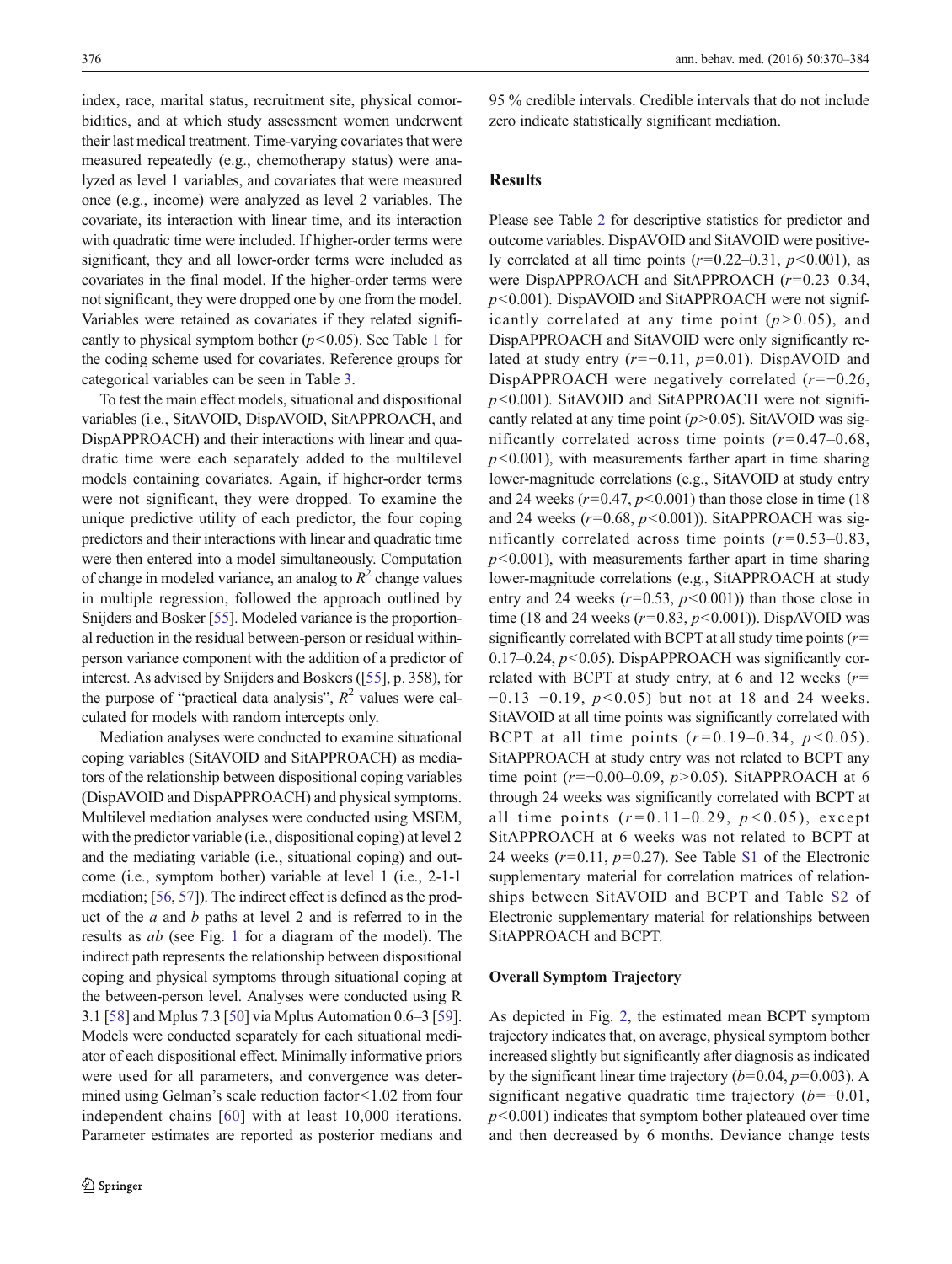<span id="page-7-0"></span>

revealed significantly better model fit when including a random intercept ( $\chi^2$  (1)=405.65, p<0.001), random linear ( $\chi^2$ )  $(2)=6.44$ ,  $p=0.04$ ), and random quadratic term  $(\chi^2(3))=$ 98.75,  $p<0.001$ ), indicating significant differences in intercepts as well as linear and quadratic trends across women.

# Covariates

Multilevel SEM models were fitted to assess levels of and changes in BCPT as a function of all demographic and cancer treatment-related variables. There was no significant effect of ethnicity, subjective social status, BMI, or cancer recurrence versus new diagnosis (all  $ps > 0.05$ ), and those variables were dropped. There were significant main effects of employment, education, marital status, stage, surgery type, chemotherapy, and radiation therapy  $(p<0.05)$ , and they were retained as covariates. However, they did not predict the linear or quadratic time trend (all  $ps > 0.05$ ), and those higher-order effects were dropped. Income and recruitment site significantly predicted the intercept and linear time trajectory  $(p<0.05)$  and were retained as covariates. They did not predict the quadratic time trend  $(p>0.05)$ , and those higher-order effects were dropped. Age, physical comorbidities, time of last treatment,

estrogen antagonist use, aromatase inhibitor use, and herceptin use predicted the quadratic time trajectory (all  $ps$ 0.05), and their effects on the intercept and quadratic and linear trajectories were retained as covariates.

## Main Effect Models

As shown in Table [3,](#page-9-0) DispAVOID did not predict the linear or quadratic time trajectory for BCPT. A significant main effect of DispAVOID on the intercept of BCPT scores indicated that women who were higher in dispositional avoidance reported significantly higher physical symptom bother across study assessments ( $b=0.08$ ,  $p<0.001$ ). Effect size estimates indicate that the addition of DispAVOID to a model with only covariates resulted in a 12 % reduction in between-person residual variance  $(R^2=0.12)$ .

DispAPPROACH significantly predicted the linear slope of the BCPT ( $b=0.01$ ,  $p=0.01$ ) and intercept ( $b=-0.12$ ,  $p<0.001$ ). Women who were higher in dispositional approach of emotion reported significantly lower physical symptom bother at study entry, but symptom bother increased more quickly for these women over time. The addition of DispAPPROACH to a model with only covariates resulted

|           | <b>Table 2</b> Means and standard  |
|-----------|------------------------------------|
|           | deviations of major study          |
|           | variables at all assessment points |
| $(N=460)$ |                                    |

| Study variables    | <b>Study Entry</b><br>M(SD) | 6-Week<br>M(SD) | 12-Week<br>M(SD) | 18-Week<br>M(SD) | 24-Week<br>M(SD) |
|--------------------|-----------------------------|-----------------|------------------|------------------|------------------|
| <b>BCPT</b> total  | 0.83(0.50)                  | 0.80(0.46)      | 0.85(0.50)       | 0.79(0.48)       | 0.76(0.48)       |
| <b>SitAVOID</b>    | 1.58(0.39)                  | 1.60(0.37)      | 1.63(0.39)       | 1.56(0.38)       | 1.56(0.39)       |
| <b>SitAPPROACH</b> | 3.20(0.52)                  | 3.14(0.52)      | 3.11(0.54)       | 3.05(0.60)       | 3.01(0.61)       |
| DispAVOID          | 10.48(4.85)                 |                 |                  |                  |                  |
| DispAPPROACH       | 72.36 (21.43)               |                 |                  |                  |                  |

BCPT Breast Cancer Prevention Trial Symptom Scales, DispAVOID dispositional non-acceptance of emotion, DispAPPROACH dispositional acceptance of emotion, SitAVOID coping through avoidance of the cancer experience, SitAPPROACH coping through approach of the cancer experience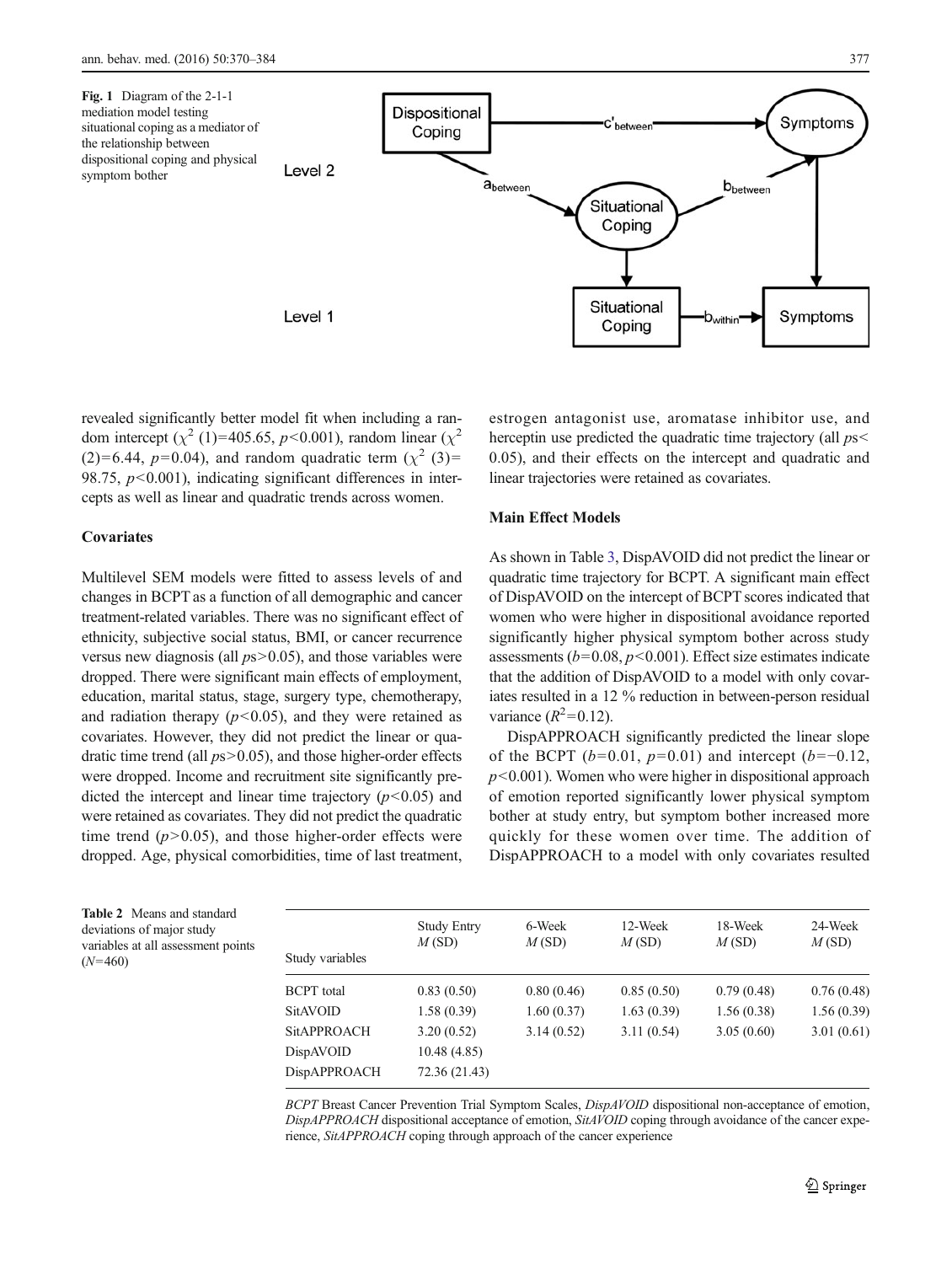<span id="page-8-0"></span>



in a 6 % reduction in between-person residual variance  $(R^2 =$ 0.06).

SitAVOID did not predict the linear or quadratic time trajectory of BCPT (all  $ps > 0.05$ ). However, a significant main effect of SitAVOID on physical symptom bother  $(b=0.15, p<0.001)$ indicated that for time points at which women endorsed more situational avoidance of cancer-related thoughts and feelings, they reported higher physical symptom bother. The addition of SitAVOID to a model with only covariates resulted in a 3 % reduction in within-person residual variance  $(R^2=0.03)$  and a 4 % reduction in between-person residual variance  $(R^2=0.04)$ .

SitAPPROACH did not significantly predict the intercept, linear, or quadratic time trajectory for symptom bother (all  $p$ s $> 0.05$ ). Post hoc analyses examining the six individual subscales that comprise the composite situational approach coping score revealed a significant positive main effect of seeking social support ( $b=0.03$ ,  $p=0.04$ ); at time points in which women endorsed more seeking of social support, they reported more physical symptom bother. Seeking social support did not significantly predict the linear or quadratic time trajectory of BCPT, and no other approach-oriented subscales significantly related to the intercept, linear, or quadratic time trajectory for physical symptom bother (all  $ps > 0.05$ ).

When entered simultaneously in the model, the effect of DispAPPROACH on the linear slope  $(b=0.01, p<0.001)$  and the main effects of DispAVOID ( $b=0.05$ ,  $p=0.03$ ), DispAPPROACH ( $b=-0.08$ ,  $p=0.05$ ), and SitAVOID ( $b=$ 0.13,  $p<0.001$ ) all remained significantly associated with symptom bother in the directions identified in analyses of their separate main effects. All effects of SitAPPROACH remained non-significant (all  $ps > 0.05$ ). The addition of all dispositional and situational coping predictions to a model with only covariates resulted in a 9 % reduction in within-person residual variance  $(R^2=0.09)$  and an 11 % reduction in betweenperson residual variance  $(R^2=0.11)$ .

# Mediation Models

Mediation models were fitted to examine SitAVOID as a mediator of the relationships of DispAVOID and DispAPPROACH with BCPT. Because SitAPPROACH did not evidence a significant, direct relationship with BCPT, it was not examined as a mediator. MSEM included the same covariates and random effects as the primary main effect analyses. Standardized indirect effects are reported.

As depicted in Table [4,](#page-11-0) there was a statistically significant indirect effect of DispAVOID via SitAVOID on BCPT (ab [95 % confidence interval (CI)]= $0.06$  [0.03, 0.09]), accounting for 36 % of the total effect of dispositional avoidance on physical symptom bother. Greater dispositional avoidance predicted greater physical symptom bother directly as well as indirectly through greater use of situational avoidance coping. A statistically significant indirect effect of DispAPPROACH via SitAVOID on BCPT (ab [95 % CI]= −0.03 [−0.06, −0.01]) accounted for 17 % of the effect of DispAPPROACH on physical symptoms. Greater dispositional approach predicted less physical symptom bother through less use of situational avoidance coping (see Table [4](#page-11-0)).

It is also possible that dispositional coping strategies can moderate the effects of situational coping on physical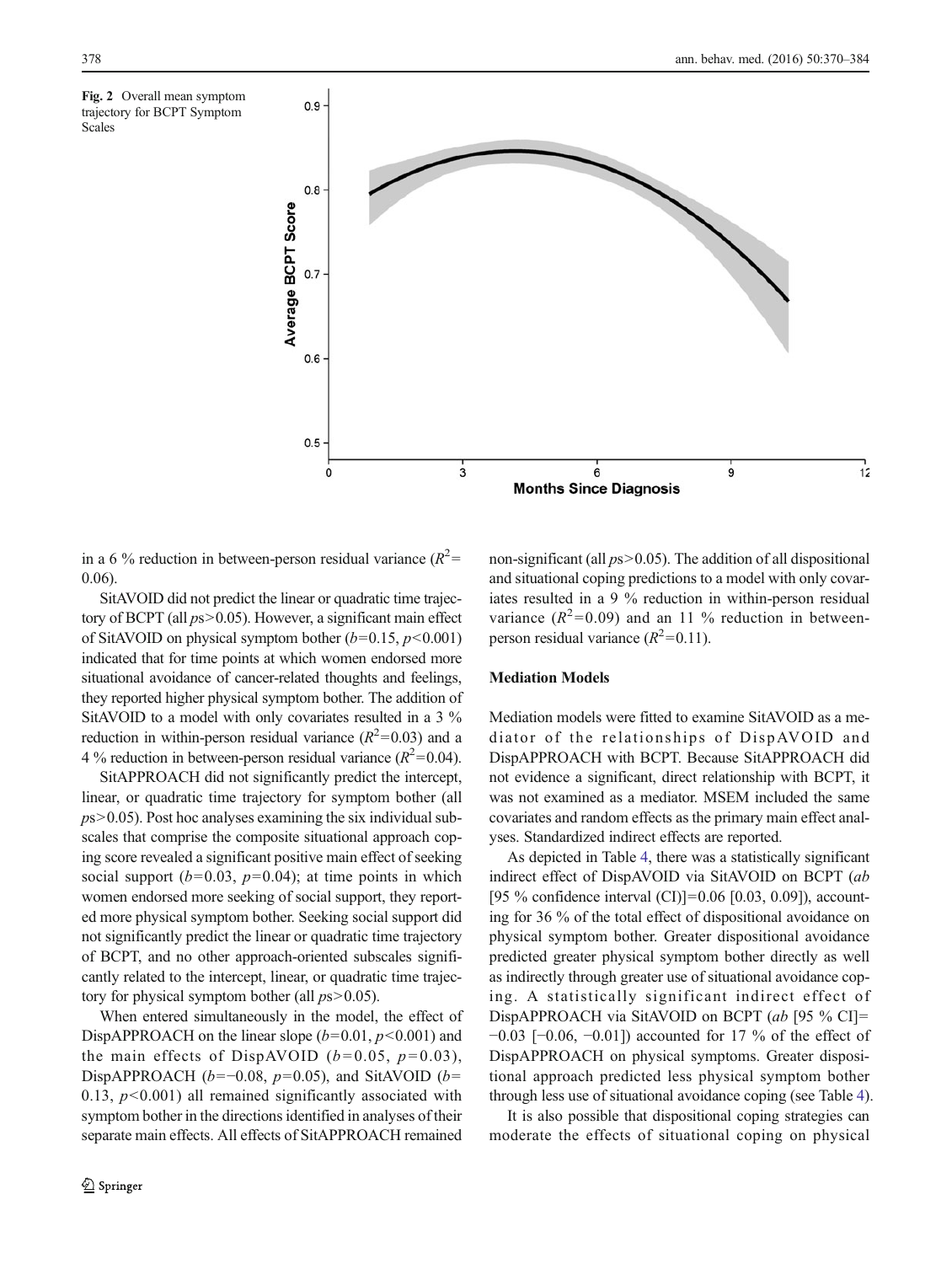# <span id="page-9-0"></span>Table 3 Longitudinal growth models of the association of dispositional and situational coping with BCPT symptom scale total

|                                           | Coping measure         |                           |                               |                          |  |
|-------------------------------------------|------------------------|---------------------------|-------------------------------|--------------------------|--|
| Random effects                            | DispAVOID<br>Est. (SE) | DispAPPROACH<br>Est. (SE) | SitAVOID<br>Est. $(SE)$       | SitAPPROACH<br>Est. (SE) |  |
| Intercept                                 |                        |                           |                               |                          |  |
| Intercept                                 | $0.67**$ (.22)         | $0.51*(0.24)$             | $0.81***(0.15)$               | $0.80***(0.15)$          |  |
| Chemotherapy <sup>a</sup> (ref=no)        | $0.04*(.02)$           | $0.05*(0.02)$             | $0.04*(0.02)$                 | $0.04*(0.02)$            |  |
| Endocrine therapy <sup>a</sup> (ref=no)   |                        |                           |                               |                          |  |
| Estrogen antagonists                      | 0.04(0.05)             | 0.16(0.09)                | 0.04(0.05)                    | 0.04(0.05)               |  |
| Aromatase inhibitors                      | 0.04(0.05)             | 0.04(0.10)                | 0.03(0.05)                    | 0.03(0.05)               |  |
| Surgery <sup>a</sup> (ref=no)             | 0.03(0.02)             | 0.03(0.02)                | 0.03(0.02)                    | 0.03(0.02)               |  |
| Radiation <sup>a</sup> (ref=no)           | $-0.05*(0.02)$         | $-0.05*(0.02)$            | $-0.05*(0.02)$                | $-0.05*(0.02)$           |  |
| Herceptin <sup>a</sup> (ref=no)           | $-0.03(0.04)$          | $-0.20**$ (0.07)          | $-0.01(0.05)$                 | $-0.02(0.05)$            |  |
| <b>Stage</b>                              | 0.01(0.02)             | 0.01(0.02)                | $-0.00(0.02)$                 | 0.00(0.02)               |  |
| Employment (ref=employed)                 |                        |                           |                               |                          |  |
| Retired                                   | $-0.07(0.05)$          | $-0.06(0.05)$             | $-0.08(0.05)$                 | $-0.08(0.06)$            |  |
| Unemployed                                | $0.15**$ (0.05)        | $0.15**$ (0.05)           | $0.15**$ (0.05)               | $0.16***(0.05)$          |  |
| Income                                    | $0.06**$ (.02)         | $0.06**$ (0.02)           | $0.04*(0.02)$                 | $0.04*(0.02)$            |  |
| Education                                 | $-0.04(0.03)$          | $-0.04(0.03)$             | $-0.01(0.02)$                 | $-0.01(0.02)$            |  |
| Married (ref=no)                          | 0.06(0.04)             | 0.07(0.04)                | $0.07*$ (0.04)                | 0.06(0.04)               |  |
| Site (ref=Arizona)                        | $0.19***(0.05)$        | $0.23***(0.05)$           | 0.16(0.04)                    | $0.20***(0.04)$          |  |
| Age                                       | $-0.00(0.00)$          | $-0.00(0.00)$             | $-0.01***(0.00)$              | $-0.01***(0.00)$         |  |
| Last treatment                            | 0.01(0.02)             | 0.01(0.02)                | $0.03*(0.01)$                 | $0.03*(0.01)$            |  |
| Physical comorbidities                    | $0.05*(0.02)$          | 0.04(0.02)                | $0.06***(0.01)$               | $0.06***(0.01)$          |  |
| Coping                                    | $0.08***(0.02)$        | $-0.12***(0.02)$          | $0.15***$ <sup>a</sup> (0.02) | $0.01^a$ (.02)           |  |
| Linear trajectory                         |                        |                           |                               |                          |  |
| Intercept                                 | 0.06(0.06)             | 0.13(0.24)                | 0.06(0.06)                    | 0.06(0.06)               |  |
| Endocrine therapy <sup>a</sup> (ref=none) |                        |                           |                               |                          |  |
| Estrogen antagonists                      | $-0.07*(0.03)$         | $-0.08**$ (0.03)          | $-0.07**$ (0.03)              | $-0.07*(0.03)$           |  |
| Aromatase inhibitors                      | $-0.01(0.03)$          | $-0.00(0.04)$             | $-0.01(0.03)$                 | $-0.00(0.03)$            |  |
| Herceptin <sup>a</sup> (ref=no)           | $0.06**$ (0.02)        | $0.11***(0.00)$           | 0.06(0.02)                    | $0.06**$ (0.02)          |  |
| Income                                    | $-0.01**$ (0.00)       | $-0.01**$ (0.00)          | $-0.01*(0.00)$                | $-0.01*(0.00)$           |  |
| Education                                 | $0.02*(0.01)$          | $0.02*(0.01)$             | $0.02*(0.01)$                 | 0.02(0.01)               |  |
| Site (ref=Arizona)                        | $-0.01(0.01)$          | $-0.01(0.01)$             | $-0.01(0.01)$                 | $-0.01(0.01)$            |  |
| Age                                       | $-0.00(0.00)$          | $-0.00*(0.00)$            | $-0.00(0.00)$                 | $-0.00(0.00)$            |  |
| Last treatment                            | 0.01(0.01)             | 0.01(0.01)                | 0.01(0.01)                    | 0.01(0.01)               |  |
| Physical comorbidities                    | 0.00(0.01)             | 0.01(0.01)                | 0.00(0.01)                    | 0.00(0.01)               |  |
| Coping                                    |                        | $0.01**$ (0.00)           |                               |                          |  |
| Quadratic trajectory                      |                        |                           |                               |                          |  |
| Intercept                                 | $-0.02(0.01)$          | $-0.01(0.01)$             | $-0.01(0.01)$                 | $-0.02(0.01)$            |  |
| Endocrine therapy <sup>a</sup> (ref=none) |                        |                           |                               |                          |  |
| Estrogen antagonists                      | $0.01*(0.00)$          | $0.01*(0.00)$             | $0.01*(0.00)$                 | $0.01*(0.00)$            |  |
| Aromatase inhibitors                      | 0.00(0.00)             | 0.00(0.00)                | 0.00(0.00)                    | 0.00(0.00)               |  |
| Herceptin <sup>a</sup> (ref=no)           | $-0.01**$ (0.00)       | $-0.01***(0.00)$          | $-0.01*(0.00)$                | $-0.01**$ (0.00)         |  |
| Education                                 | $-0.00(0.00)$          | $-0.00*(0.00)$            | $-0.00*(0.00)$                | $-0.00(0.00)$            |  |
| Age                                       | $0.00**$ (0.00)        | $0.00**$ (0.00)           | $0.00**$ (0.00)               | $0.00**$ (0.00)          |  |
| Last treatment                            | $-0.00(0.00)$          | $-0.00(0.00)$             | $-0.00(0.00)$                 | $-0.00(0.00)$            |  |
| Physical comorbidities                    | $-0.00(0.00)$          | $-0.00(0.00)$             | 0.00(0.00)                    | $-0.00(0.00)$            |  |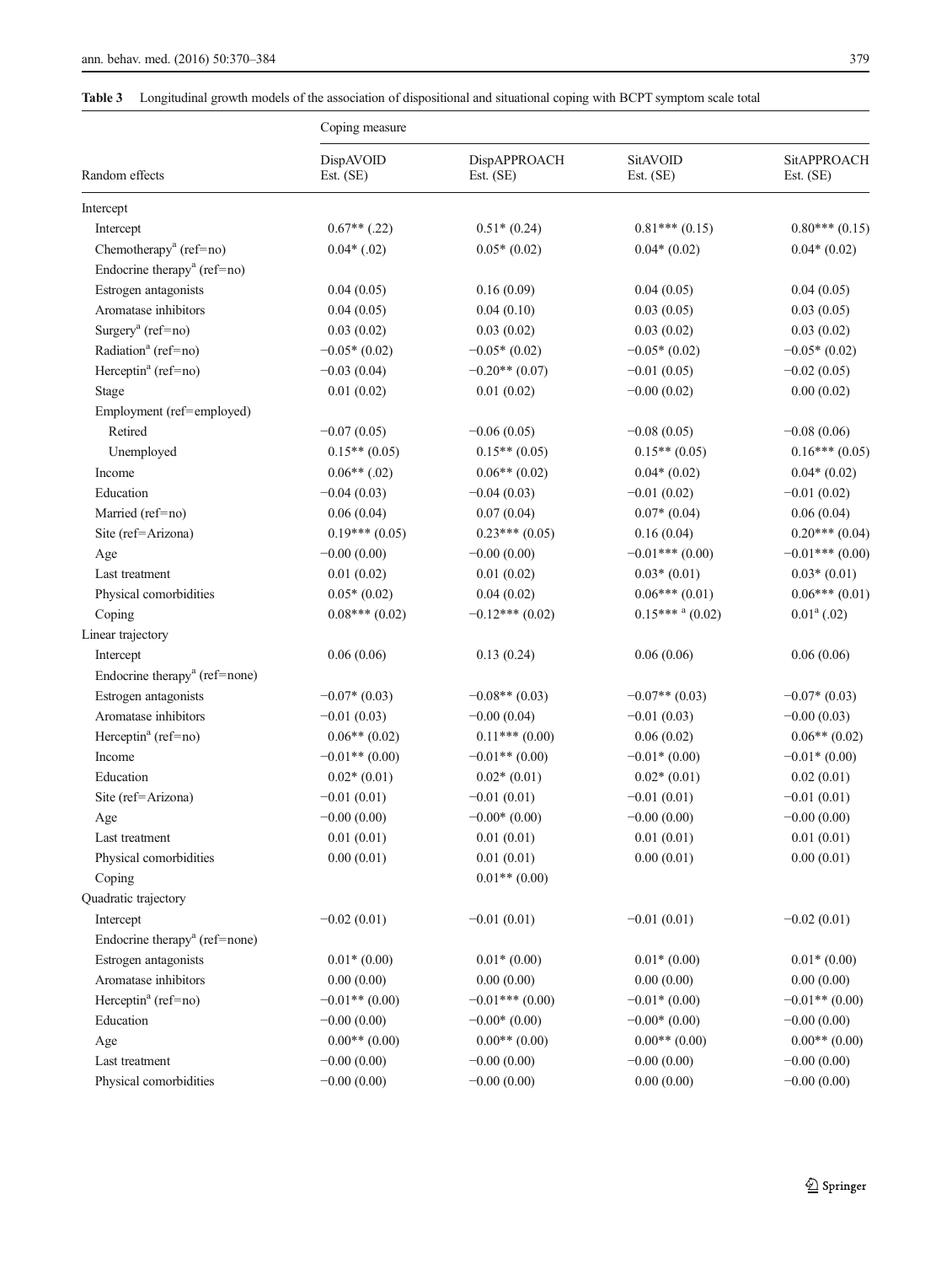# Table 3 (continued)

| Random effects                | Coping measure    |                      |                         |                            |  |
|-------------------------------|-------------------|----------------------|-------------------------|----------------------------|--|
|                               | DispAVOID<br>Est. | DispAPPROACH<br>Est. | <b>SitAVOID</b><br>Est. | <b>SitAPPROACH</b><br>Est. |  |
| $\sigma$ <sub>intercept</sub> | 0.11              | 0.16                 | 0.12                    | 0.13                       |  |
| $\rho$ intercept, linear      | 0.00              | $-0.02$              | 0.00                    | $-0.00$                    |  |
| $\sigma$ linear               | 0.00              | 0.01                 | 0.00                    | 0.01                       |  |
| $\beta$ intercept, quadratic  | $-0.00$           | 0.00                 | $-0.00$                 | 0.00                       |  |
| $\rho$ linear, quadratic      | 0.00              | $-0.00$              | 0.00                    | 0.00                       |  |
| $\sigma$ quadratic            | 0.00              | 0.00                 | 0.00                    | 0.00                       |  |
| $\sigma$ <sub>residual</sub>  | 0.05              | 0.05                 | 0.05                    | 0.05                       |  |

Potential covariates not included due to non-significant prediction: ethnicity, new diagnosis versus recurrence, perceived social status, and body mass index

Est regression coefficient, SE standard error, BCPT Breast Cancer Prevention Trial Symptom Scales, Coping the coping variable used in each model as indicated by the column header, DispAVOID dispositional non-acceptance of emotion, DispAPPROACH dispositional acceptance of emotion, SitAVOID coping through avoidance of the cancer experience, SitAPPROACH coping through approach of the cancer experience

<sup>a</sup> Variable is time varying; all other variables are time invariant

 $*_{p<0.05,}$   $*_{p<0.01,}$   $*_{p<0.001}$ 

symptom bother. However, we examined moderation and found no reliable evidence for it.

# Post Hoc Analyses

Because time-varying situational coping was significantly associated with time-varying physical symptom bother, post hoc analyses were conducted to examine the prospective directional relationships between BCPT and SitAPPROACH and SitAVOID. A cross-lagged panel analysis [[61](#page-14-0)] was used to investigate whether situational coping strategies were driving physical symptom bother or whether physical symptom bother was driving coping strategies. Four possible models of the relationship between situational coping (i.e., SitAPPROACH and SitAVOID) and BCPT were compared to identify the best fitting model. These models include the following: (M1) only the autoregressive paths of BCPT, SitAVOID, and SitAPPROACH at all time points; (M2) the autoregressive paths and paths predicting BCPT from SitAVOID and SitAPPROACH; (M3) the autoregressive paths and paths predicting SitAVOID and SitAPPROACH from BCPT; and (M4) a combination of M2 and M3. Variables at the initial time point and error terms associated with variables at later time points were freely covaried within a time point. Within a variable, heterogeneous residual variances were allowed across time but were assumed independent over time. Examination of separate models for approach and avoidance coping did not reveal substantial differences in the effects of specific coping on physical symptom bother or physical symptom bother on specific coping, so only the models combining the two are presented here.

Chi-squared difference tests revealed that, compared to the autoregressive only model (M1), there was a significant improvement in fit adding cross-lagged paths from coping to physical symptom bother (M2;  $\chi^2$  (8)=20.87,  $p=0.01$ ). Similarly, compared to M1, adding cross-lagged paths from physical symptom bother to coping significantly improved model fit (M3;  $\chi^2$  (8)=46.01,  $p$ <0.001). The model with bidirectional cross-lagged paths (M4) fit significantly better than M2 ( $\chi^2$  (8)= 45.44,  $p<0.001$ ) and M3 ( $\chi^2$  (8)=20.31,  $p=.01$ ), indicating that a model with bidirectional cross-lagged paths between situational avoidance- and approach-oriented coping and physical symptom bother best fits the data (see electronic supplemental material for model fit statistics and model comparisons).

# **Discussion**

The experience of breast cancer substantially impacts physical health and functioning [[33](#page-13-0)], and the present findings indicate that, consistent with previous research [\[4,](#page-13-0) [6](#page-13-0)], dispositional and situational coping have unique importance for predicting bother from physical symptoms following breast cancer diagnosis. Findings not only provide support for the main effects of dispositional and situational coping on physical symptom bother but also for the mediating role of situational avoidance coping on the relationship between dispositional coping and symptom bother.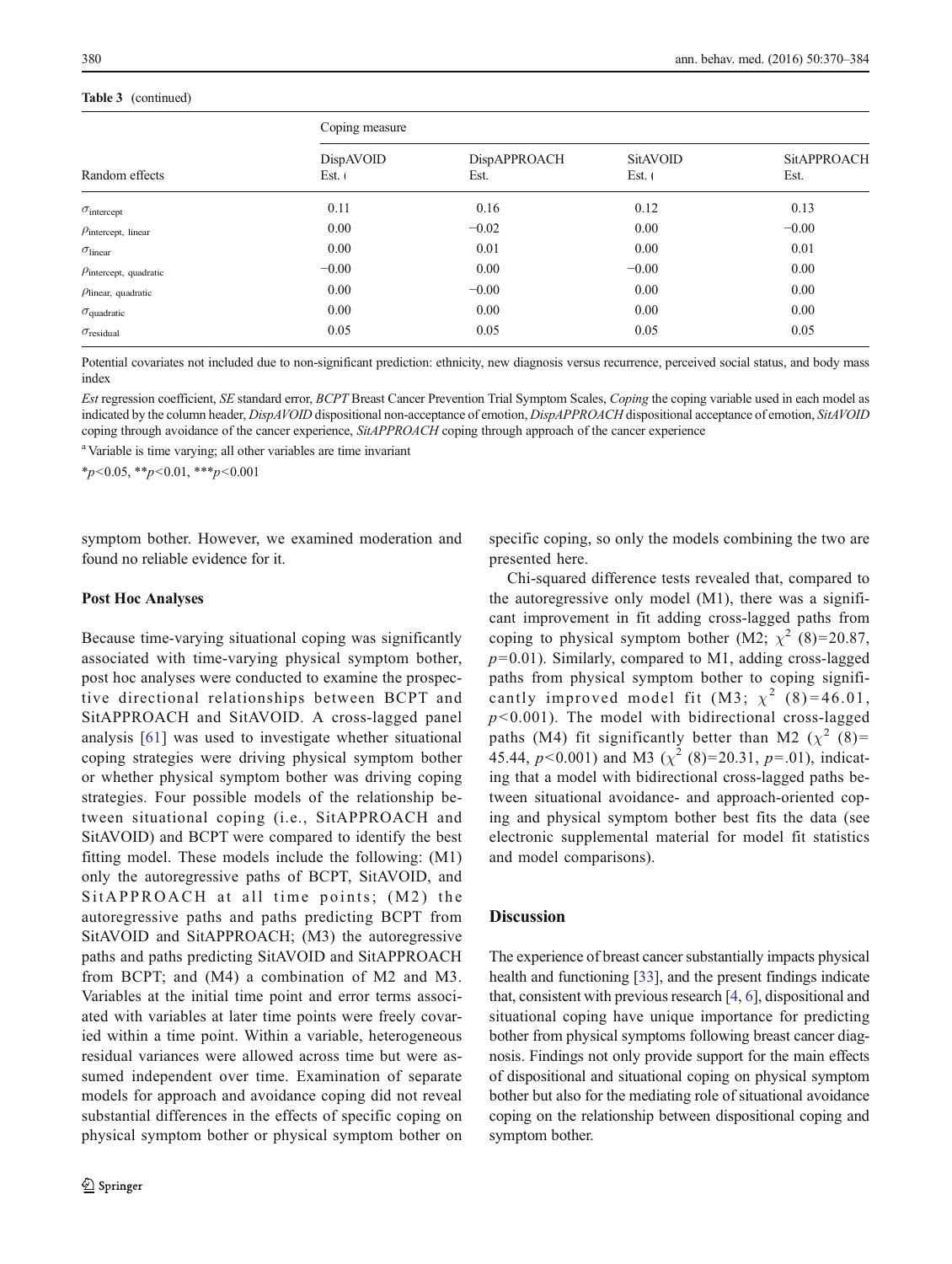<span id="page-11-0"></span>Table 4 Indirect effects of DispAVOID and DispAPPROACH on outcomes via SitAVOID and SitAPPROACH on BCPT Symptom Scales total

|                 |           | Predictor            |                              |
|-----------------|-----------|----------------------|------------------------------|
|                 |           | DispAVOID            | DispAPPROACH                 |
| Mediator        | Parameter | Est. [95 $% CI$ ]    | Est. [95 % CI]               |
| <b>SitAVOID</b> | Direct    | $0.10*$ [0.03, 0.18] | $-0.17$ * [ $-0.25, -0.09$ ] |
|                 | Indirect  | $0.06*$ [0.03, 0.09] | $-0.03*$ [ $-0.06, -0.01$ ]  |
|                 | Total     | $0.16*$ [0.09, 0.23] | $-0.20*$ [ $-0.28, -0.12$ ]  |
|                 | Ratio     | $36.05\%$            | 16.54%                       |
|                 |           |                      |                              |

Results are reported based on standardized variables

Est estimated effect, 95 % CI 95 % credible interval based on Bayesian multilevel structural equation model, *indirect* ( $a<sub>between</sub> * b<sub>between</sub>$ ), *total* (indirect  $+$  direct), ratio percentage of total effect that is mediated,  $BCPT$ Breast Cancer Prevention Trial Symptom Scales, DispAVOID dispositional non-acceptance of emotion, DispAPPROACH dispositional acceptance of emotion, SitAVOID coping through avoidance of the cancer experience, SitAPPROACH coping through approach of the cancer experience

 $*_{p<0.05}$ 

# Main Effect Models

Present findings largely support the hypothesized main effect model of dispositional and situational coping on physical symptom bother, in which both dispositional approach and avoidance and situational avoidance independently predicted concurrent and later physical symptom bother. Consistent with hypotheses, dispositional avoidance of negative emotions predicted more physical symptom bother throughout the 6 months after diagnosis. This finding is consistent with past research suggesting that dispositional avoidance of emotions, bodily sensations, memories, and/or behaviors predicts lower quality of life [[62](#page-14-0)], as well as physical health risk (e.g., cardiovascular risk) and problematic health behaviors [\[63\]](#page-14-0).

Also consistent with hypotheses, dispositional approach of emotions predicted less physical symptom bother at study entry, approximately 2 months after diagnosis. This is in accordance with past research, which has demonstrated that dispositional acceptance of emotions predicts less distress in women with breast cancer [[43\]](#page-13-0). Although women high in dispositional approach had less physical symptom bother shortly after diagnosis, their symptom bother increased more quickly over time. This finding suggests that the buffering effect of dispositional approach is strongest in the months immediately following diagnosis during active breast cancer treatment. In light of the cumulative physical side effects of breast cancer treatments, acknowledging, as compared to repressing, emotional distress may result in reports of greater bother over the trajectory of treatment [[64\]](#page-14-0).

As hypothesized, situational avoidance of the cancer experience in the months following breast cancer diagnosis predicted more physical symptom bother. These findings expand upon research that demonstrates a relationship between situational avoidance and poor psychological adjustment to breast cancer [\[9](#page-13-0), [15](#page-13-0), [18](#page-13-0)] by revealing a relationship between situational avoidance and physical symptom bother. It is possible that women who experience more bother from physical symptoms may feel compelled to employ more situational avoidance coping compared to women who experience less bother from symptoms. To address this possibility, we conducted cross-lagged panel analyses, which demonstrated that including all bidirectional cross-lagged paths improved the fit of the model. It appears that situational coping predicts physical symptom bother and vice versa.

In contrast to previous research [\[25](#page-13-0), [26](#page-13-0), [64,](#page-14-0) [65](#page-14-0)], situational approach of cancer-related thoughts and feelings was not associated with physical symptom bother in the multilevel models with covariates. Although previous research reveals that coping with cancer through approach relates to improved psychological adjustment [[25](#page-13-0), [26](#page-13-0), [65,](#page-14-0) [66\]](#page-14-0), more research is needed to understand its relationship to physical symptom bother. Why might using approach-oriented coping strategies be unrelated to physical symptom bother? Approach-oriented coping may relate more consistently to positive indicators of adjustment (e.g., positive affect and personal growth) than negative outcomes (e.g., physical symptom bother and psychological distress). In their review, Taylor and Stanton [\[8](#page-13-0)] note that relationships between approach coping and adjustment are more inconsistent than avoidance and suggest that the mixed findings might be partially driven by studies focusing on maladjustment.

When dismantling the composite situational approach measure, seeking social support was the only subscale with a significant main effect on physical symptom bother. Greater coping with cancer through social support predicted more bother from physical symptoms. Although perceived social support typically relates to better adjustment to stress [[67](#page-14-0)], this is a measure of seeking social support and could be capturing the need for greater support at times of higher symptoms, such as during treatment with chemotherapy. Additionally, consistently seeking social support could represent low cancer-related self-efficacy, which relates to poor adjustment [\[68\]](#page-14-0).

## Mediation Models

Beyond main effects, the present findings are also consistent with a hypothesized mediation model of coping. Dispositional avoidance of emotions predicted increased cancer-related avoidance, which in turn predicted more physical symptom bother. Dispositional approach also predicted less physical symptom bother through less use of situational avoidance. The present findings are consistent with Moos and Holahan's [[7\]](#page-13-0) proposed theoretical model which suggests that dispositional factors can influence adjustment to stress both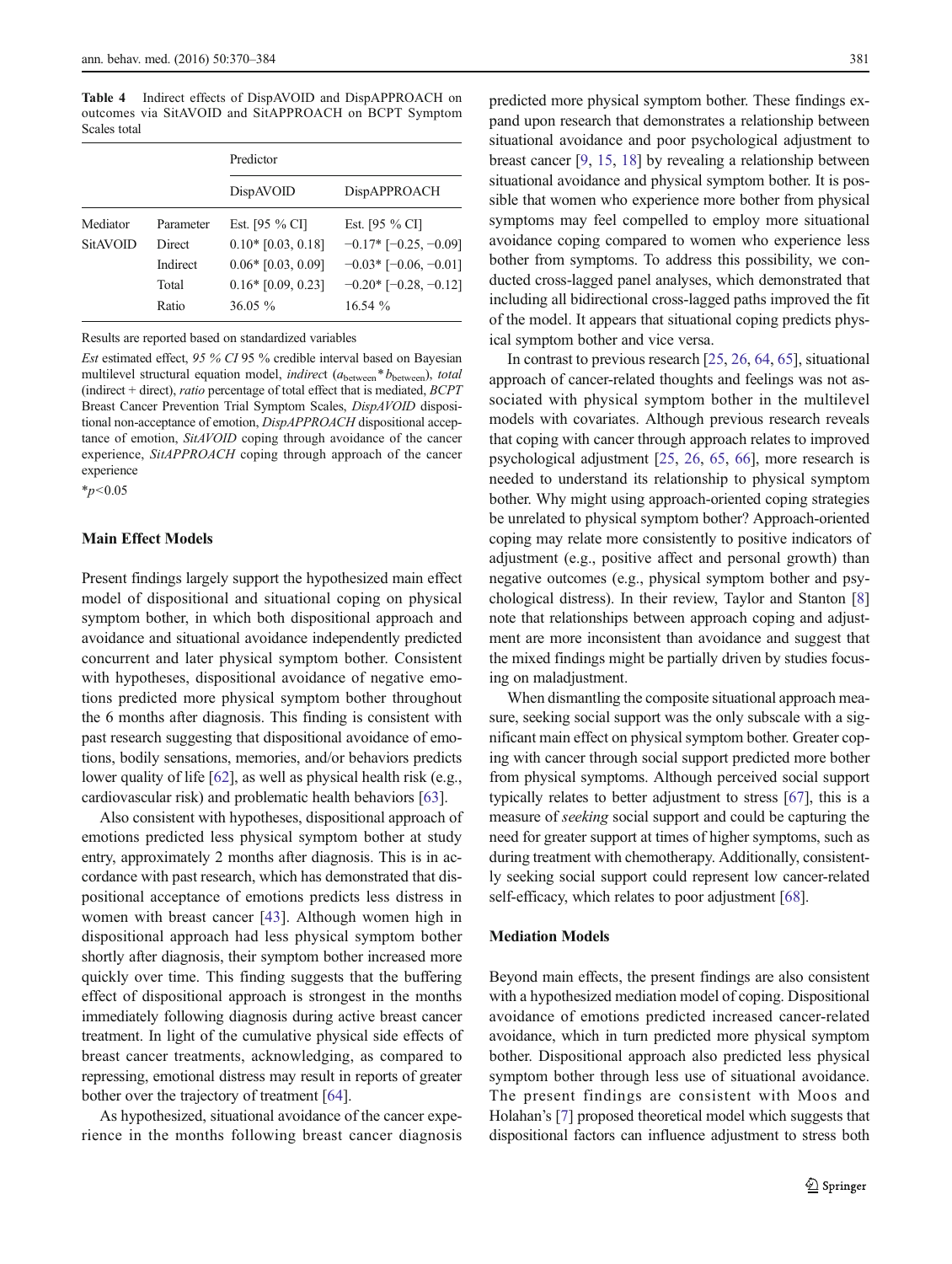directly and indirectly through situational factors. Further, the findings are in line with research evidencing the dispositional underpinnings of situational coping strategies [[69,](#page-14-0) [70\]](#page-14-0) and previous literature investigating situational coping as a mediator of the relationship between dispositional attributes and adjustment to breast cancer [\[9](#page-13-0)]. The findings indicate that dispositional coping preferences may predict the selection of later situational coping strategies, which in turn is associated with physical symptom bother.

## Limitations and Strengths

Although this is the first study to our knowledge to assess the unique and shared predictive power of situational and dispositional avoidance and approach on bother from physical symptoms, several limitations should be considered. The present study examines dispositional avoidance and acceptance of emotional experiences; future research should investigate the relationship between dispositional behavioral and cognitive avoidance (e.g., denial and distraction) and approach (e.g., reappraisal and problem solving) coping strategies and physical symptom bother. A second limitation is that the current study only investigates one dispositional factor. Other dispositional intrapersonal factors also may be associated with symptom bother (e.g., neuroticism and mastery). The present study also is limited in that the dependent variable was a negative indicator of physical health-related adjustment; positive indicators of physical adjustment such as energy might have exhibited a stronger association with approach-oriented coping. Furthermore, the dependent variable was how much bother women experienced from the physical symptoms related to their cancer treatment. More objective measures of health (e.g., doctor's visits and markers of inflammation) might exhibit different associations with dispositional and situational coping. Additionally, the measures used in the present study have not been formally normed on breast cancer patients. Women completed measures independently on a computer or in interview format, which may differ in terms of social desirability, which we could not test adequately in the present study. A prospective study design in which measures of dispositional coping are assessed prior to diagnosis would have been ideal. This sample was comprised of predominantly non-Latina white women, and findings might not generalize to breast cancer patients of other ethnicities. However, approximately 20 % of the current sample is Latina, which is representative of the geographic locations of the breast cancer clinics from which participants were recruited, and ethnicity was not related to physical symptom bother.

Strengths of this research include using distinct measures of situational and dispositional coping rather than the same items with different instructions, so as not to inflate correspondence between the constructs. Additionally, the use of a relatively large sample, missing data model, and multilevel

modeling allows for the examination of levels of physical symptom bother through the first 6 to 9 months of the cancer experience. Furthermore, post hoc analyses, which demonstrated reciprocal relationships between coping and physical symptom, bother address concerns about reverse causality.

Despite limitations of the present work, the findings provide support for the direct and mediated relationships of dispositional response to emotion and situational cancer-related coping with bother from treatment-related physical symptoms. The current study suggests that dispositional approach of emotional experiences is more beneficial than situational approach for lessening physical symptom bother following breast cancer diagnosis, whereas both dispositional and situational avoidance have deleterious implications for symptom bother. These findings suggest that individuals high in dispositional approach are more resilient against bother from symptoms related to breast cancer treatments, at least initially. Additionally, findings suggest that coping skills training should be targeted toward dispositional avoiders and aimed at reducing situational avoidance. Although replication is needed, it appears that not all forms of cancer-specific approach might be useful in reducing symptom bother. Decreasing avoidance and facilitating approach of emotions are main ingredients in a recent unified protocol for treating emotional disorders [\[71](#page-14-0)]. Interventions based on such protocols may be particularly beneficial for the physical well-being of women with breast cancer. These findings are important in light of the evidence that physical side effects of cancer treatment (such as fatigue and pain) are debilitating morbidities [\[72](#page-14-0)]. Intervening with individuals high in dispositional avoidance, and/or low in dispositional approach, and targeting maladaptive avoidance coping could carry significant benefit for the health and functioning of individuals diagnosed with cancer or confronting other chronic stressors.

Acknowledgments We are thankful to the women who participated in the My Year After Breast Cancer study, as well as to the referring oncologists.

Sponsors Supported by 1R01 CA133081 (Stanton & Weihs, co-PIs), NCI P30CA023074–University of Arizona Comprehensive Cancer Center Support Grant, (Weihs, PI Alberts) National Science Foundation Fellowship (Bauer, DGE-1144087), National Institute of Mental Health Predoctoral Fellowship (Harris, MH 15750), Jonsson Comprehensive Cancer Center support grant, NIH/NCI P30 CA 16042 (Crespi, PI Gasson).

### Compliance with Ethical Standards

Authors' Statement of Conflict of Interest and Adherence to Ethical Standards Authors Bauer, Harris, Wiley, Crespi, Krull, Weihs, and Stanton declare that they have no conflict of interest. All procedures, including the informed consent process, were conducted in accordance with the ethical standards of the responsible committee on human experimentation (institutional and national) and with the Helsinki Declaration of 1975, as revised in 2000.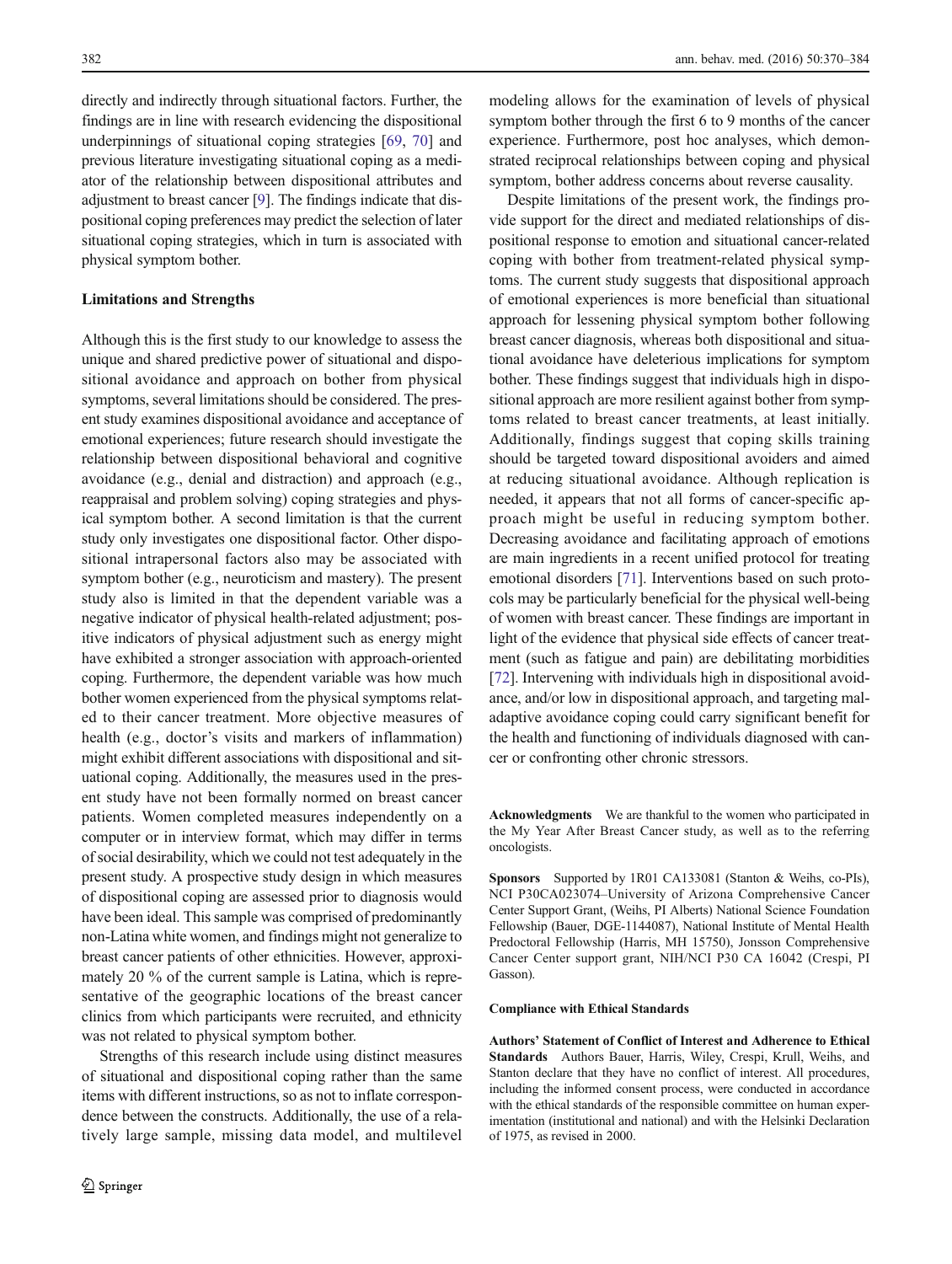## <span id="page-13-0"></span>References

- 1. Lazarus RS, Folkman S. Stress, Appraisal, and Coping. New York: Springer; 1984.
- 2. Aldwin CM, Park CL. Coping and physical health outcomes: An overview. Psychol Health. 2004; 19: 277-281.
- 3. Haan N. A tripartite model of ego functioning: Values and clinical research applications. J Nerv Ment Dis. 1969; 148: 946-955.
- 4. Bouchard G, Guillemette A, Landry-Leger N. Situational and dispositional coping: An examination of their relation to personality, cognitive appraisals, and psychological distress. Eur J Pers. 2004; 18: 221-238.
- 5. Carver CS, Scheier MF, Weintraub JK. Assessing coping strategies: A theoretically based approach. J Pers Soc Psychol. 1989; 56: 267- 283.
- 6. Carver CS, Scheier MF. Situational coping and coping dispositions in a stressful transaction. J Pers Soc Psychol. 1994; 66: 184-195.
- 7. Moos RH, Holahan CJ. Dispositional and contextual perspectives on coping: Toward and integrative framework. J Clin Psychol. 2003; 59: 1387-1403.
- Taylor SE, Stanton AL. Coping resources, coping processes, and mental health. Annual Review of Clinical Psychology. 2007; 3: 377- 401.
- 9. Carver CS, Pozo C, Harris SD, et al. How coping mediates the effect of optimism on distress: A study of women with early stage breast cancer. J Pers Soc Psychol. 1993; 65: 375-390.
- 10. Moskowitz JT, Hult JR, Bussolari C, Acree M. What works in coping with HIV? A meta-analysis with implications for coping with serious illness. Psychol Bull. 2009; 135: 121-141.
- 11. Tobin DL, Holroyd KA, Reynolds RV, Wigal JK. The hierarchical factor structure of the coping strategies inventory. Cognit Ther Res. 1989; 13: 343-361.
- 12. Davidson RJ, Jackson DC, Kalin NH. Emotion, plasticity, context and regulation: Perspectives from affective neuroscience. Psychol Bull. 2000; 126: 890-909.
- 13. Penley JA, Tomaka J, Wiebe JS. The association of coping to physical and psychological health outcomes: A meta-analytic review. J Behav Med. 2002; 25: 551-603.
- 14. Roesch SC, Weiner B. A meta-analytic review of coping with illness: Do causal attributions matter? J Psychosom Res. 2001; 50: 205-219.
- 15. Manne SL, Ostroff J, Winkel G, Grana G, Fox K. Partner unsupportive responses, avoidant coping, and distress among women with early stage breast cancer: Patient and partner perspectives. Health Psychol. 2005; 73: 635-641.
- 16. Friedman LC, Nelson DV, Baer PE, Lane M, Smith FE. Adjustment to breast cancer: A replication study. J Psychosoc Oncol. 1991; 8: 27-40.
- 17. Wegner DM, Shortt JW, Blake AW, Page MS. The suppression of exciting thoughts. J Pers Soc Psychol. 1990; 58: 409-418.
- 18. Stanton AL, Snider PR. Coping with a breast cancer diagnosis: A prospective study. Health Psychol. 1993; 12: 16-23.
- 19. Manne SL, Badr H, Zaider T, Nelson C, Kissane D. Cancer-related communication, relationship intimacy, and psychological distress among couples coping with localized prostate cancer. J Cancer Surviv. 2010; 4: 74-85.
- 20. Ristvedt SL, Trinkaus KM. Psychological factors related to delay in consultation for cancer symptoms. Psychooncology. 2005; 14: 339- 350.
- 21. Petersen S, Heesacker M, deWitt Marsh R. Medical decision making among cancer patients. J Couns Psychol. 2001; 48: 239-244.
- 22. Avants SK, Warburton LA, Margolin A. How injection drug users coped with testing HIV-seropositive: Implications for subsequent health-related behaviors. AIDS Educ Prev. 2001; 13: 207-218.
- 23. Frenzel MP, McCaul KD, Glasgow RE, Schafer LC. The relationship of stress and coping to regimen adherence and glycemic control of diabetes. J Soc Clin Psychol. 1988; 6: 77-87.
- Stanton AL. Regulating emotions during stressful experiences: The adaptive utility of coping through emotional approach. In: Folkman S, ed. The Oxford Handbook of Stress, Health, and Coping. New York: Oxford University Press; 2011: 369-386.
- 25. Keefe FJ, Kashikar-Zuck S, Robinson E, et al. Pain coping strategies that predict patients' and spouses' ratings of patients' self efficacy. Pain. 1997; 73: 191-199.
- 26. Sharkansky EJ, King DW, King LA, Wolfe J, Erickson DJ, Stokes LR. Coping with gulf war combat stress: Mediating and moderating effects. J Abnorm Psychol. 2000; 109: 188-197.
- 27. Stanton AL, Danoff-Burg S, Cameron CA, Kirk SB, Sworowski LA, Twillman R. Emotionally expressive coping predicts psychological and physical adjustment to breast cancer. J Consult Clin Psychol. 2000; 66: 875-882.
- 28. Shapiro DE, Boggs SR, Rodrigue JR, et al. Stage ii breast cancer: Differences between four coping patterns in side effects during adjuvant chemotherapy. J Psychosom Res. 1997; 43: 143-157.
- 29. Ong LML, Visser MRM, van Zuuren FJ, Rietbroek RC, Lammes FB, de Haes JCJM. Cancer patients' coping styles and doctorpatient communication. Psychooncology. 1998; 8: 155-166.
- 30. Pedersen AF, Olesen F, Hansen RP, Zachariae R, Vedsted P. Coping strategies and patient delay in patients with cancer. J Psychosoc Oncol. 2013; 31: 204-218.
- 31. Ganz PA, Rowland JH, Desmond KA, Meyerowitz BE, Wyatt GE. Life after breast cancer: Understanding women's health-related quality of life and sexual functioning. J Clin Oncol. 1998; 16: 501-514.
- 32. Kim JE, Dodd MJ, Aouizerat BE, Thierry J, Miaskowski C. A review of the prevalence and impact of multiple symptoms in oncology patients. Pain Symptom Manage. 2009; 37: 715-736.
- 33. Ganz PA, Kwan L, Stanton AL, Bower JE, Belin TR. Physical and psychosocial recovery in the year after primary treatment of breast cancer. J Clin Oncol. 2011; 29: 1101-1109.
- 34. Helgeson VS, Snyder P, Seltman H. Psychological and physical adjustment to breast cancer over 4 years: Identifying distinct trajectories of change. Health Psychol. 2004; 23: 3-15.
- 35. Bower JE, Lamkin DM. Inflammation and cancer-related fatigue: Mechanisms, contributing factors, and treatment implications. Brain Behav Immun. 2013; 30: S48-S57.
- 36. Stanton AL, Rowland JH, Ganz PA. Life after diagnosis and treatment of cancer in adulthood: Contributions from psychosocial oncology research. Am Psychol. 2015; 70: 159-174.
- 37. Bower JE, Ganz PA, Desmond KA, Rowland JH, Meyerowitz BE, Belin TR. Fatigue in breast cancer survivors: Occurrence, correlates, and impact on quality of life. J Clin Oncol. 2000; 18: 743-753.
- 38. Davies PS. Chronic pain management in the cancer survivor: Tips for primary care providers. Nurse Pract. 2013; 38: 28-38.
- 39. DeSimone M, Spriggs E, Gass,JS, Carson SA, Krychaman ML, Dizon DS. Sexual dysfunction in female cancer survivors. Am J Clin Oncol. 2014; 37: 101-106.
- 40. Stanton AL, Weihs KL, Wiley JF, Krull JL, Crespi CM. Depression in breast cancer: Symptoms, trajectories, and episodes during early survivorship. Breast Cancer Res Tr. 2015; 154: 105-115.
- 41. Gratz KL, Roemer L. Multidimensional assessment of emotion regulation and dysregulation: Development, factor structure, and initial validation of the difficulties in emotion regulation scale. J Psychopathol Behave. 2004; 26: 41-54.
- 42. Benjamin LS. Intrex Short Form User's Manual. Salt Lake City: University of Utah Press; 1995.
- 43. Politi MC, Enright TM, Weihs KL. The effects of age and emotional acceptance on distress among breast cancer patients. Support Care Cancer. 2007; 15: 73-79.